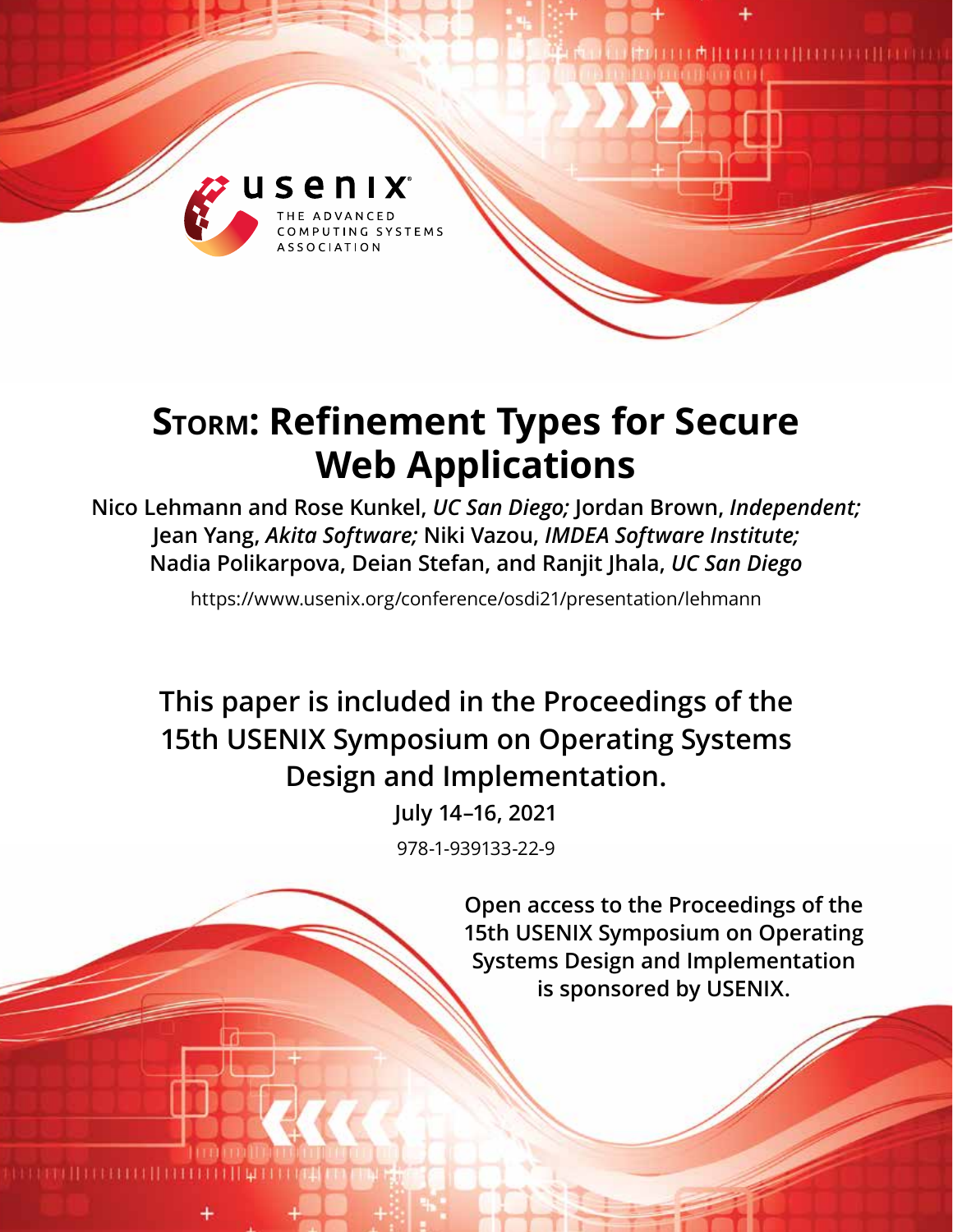

# STORM: Refinement Types for Secure Web Applications

Nico Lehmann *UC San Diego*

Rose Kunkel *UC San Diego* Jordan Brown *Independent*

> Deian Stefan *UC San Diego*

Jean Yang *Akita Software*

Niki Vazou *IMDEA Software Institute* Nadia Polikarpova *UC San Diego*

Ranjit Jhala *UC San Diego*

#### Abstract

We present STORM, a web framework that allows developers to build MVC applications with compile-time enforcement of centrally specified data-dependent security policies. STORM ensures security using a *Security Typed ORM* that refines the (type) abstractions of each layer of the MVC API with logical assertions that describe the data produced and consumed by the underlying operation and the users allowed access to that data. To evaluate the security guarantees of STORM, we build a formally verified reference implementation using the Labeled IO (LIO) IFC framework. We present case studies and end-toend applications that show how STORM lets developers specify diverse policies while centralizing the trusted code to under 1% of the application, and statically enforces security with modest type annotation overhead, and no run-time cost.

## 1 Introduction

We trust web applications with our most sensitive data: our finances, health records, email, or even our participation in political protests. While application developers go to great lengths to protect this data, today's approach to safeguarding sensitive data by sprinkling access control checks throughout the application is not working. Even companies with dedicated security teams are failing. For example, in 2018 Facebook accidentally allowed third-party applications to access the photos of 6.8 million users without their explicit permission [\[1\]](#page-15-0). This was not their first (nor last) leak. And Facebook is not unique: *sensitive data exposure* and *broken access control* are—and have been for almost a decade—on the OWASP top ten list of most common web application vulnerabilities [\[2,](#page-15-1) [3\]](#page-15-2).

To fundamentally address this class of bugs, we need to reduce the amount of code developers need to get right. One promising approach to doing this is to *centralize policy specification*, i.e., specify data access control policies in a centralized place, and enforce policies *automatically*. This could reduce the code developers need to get right from the whole application—as a single missing check could introduce a vulnerability—to the policy specification code.

Centralizing policy specification is not a new idea. Several web frameworks (e.g., HAILS [\[4\]](#page-15-3), JACQUELINE [\[5\]](#page-15-4), and LWEB [\[6\]](#page-15-5)) already do this. These frameworks, however, have two shortcomings that have hindered their adoption. First, they enforce policies *at run-time*, typically using dynamic information flow control (IFC). While dynamic enforcement is better than no enforcement, dynamic IFC imposes a high performance overhead, since the system must be modified to track the provenance of data and restrict where it is allowed to flow. More importantly, certain policy violations are only discovered once the system is deployed, at which point they may be difficult or expensive to fix, e.g., on applications running on IoT devices [\[7\]](#page-15-6).

Second, these frameworks are *invasive*—they typically require modifications to the language runtime and database object-relational mapping (ORM). For example, JACQUELINE uses a *faceted* ORM and runtime to keep track of multiple facets of any individual value and only shows the right facet to the right user (e.g., when reading a password, a user can see their own password but get a default facet when trying to read another user's password). HAILS and LWEB, on the other hand, use *labeled values* at the ORM and language level to restrict the flow of sensitive, labeled data. This means that developers need to write code that is aware of faceted or labeled values, i.e., they need to write code that is aware of the underlying IFC enforcement mechanism. Worse, this invades policy specification. For example, in HAILS, developers can't simply write declarative policies, they often need to use the low-level APIs used to track and enforce IFC to, for example, inspect and manipulate labeled values [\[4,](#page-15-3) [8\]](#page-15-7). This not only increases the amount of *code* they need to get right, but also makes it hard to get the *policy* right since manipulating labeled values is still an IFC expert—and not web developer—task.

We built the STORM web framework to address these shortcomings. With STORM, users specify all security policies in a declarative language, alongside the *data model*, the description of the application database schema. Policies are *logical assertions* that describe which users are allowed to view, insert, or update particular rows and columns of each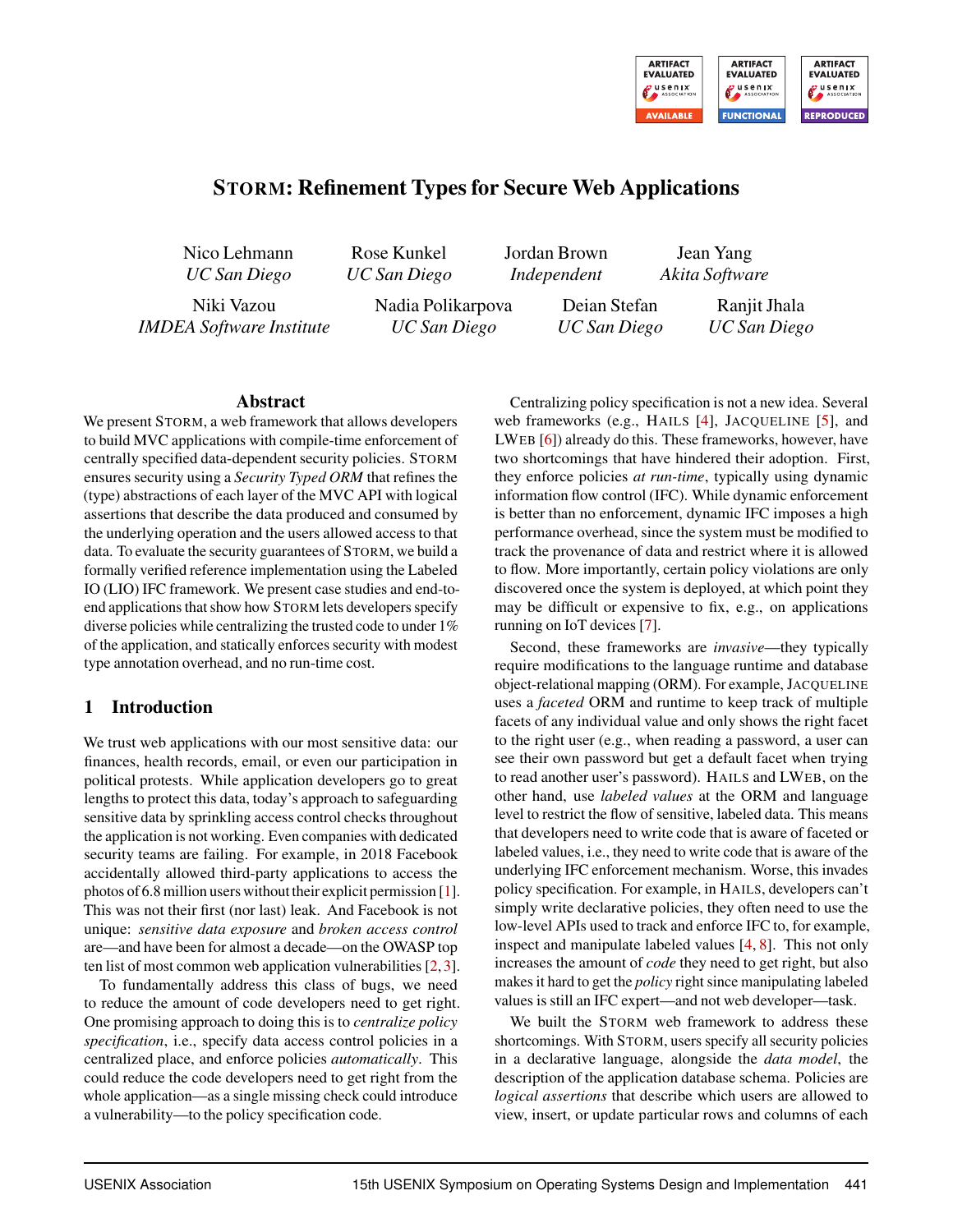table in the database. STORM enforces these policies*statically*, at compile-time—and *non-invasively*, without translating them to labels or facets. This means that (1) STORM does not impose any run-time overhead, (2) developers can catch bugs due to policy violations (e.g., where the application incorrectly handles sensitive data) early, and (3) they don't need to understand the details of the underlying enforcement mechanism to specify or audit policy code.

STORM statically enforces policies using *refinement types* [\[9\]](#page-15-8): types decorated with logical assertions that can constrain values, e.g., to say that an Int is non-negative or that a User is the author of a Paper. Our key insight is to refine STORM's API with logical assertions that describe the data produced and consumed by the underlying operation and the users allowed access to that data. We use this insight to realize STORM via four contributions.

*1. Design* (§ [3\)](#page-3-0) Our first contribution is a novel design that enriches the data model with a declarative policy—the *refined data model*—to generate an application-specific ORM layer, which STORM annotates with refinement types that reflect the security policies. To our knowledge, this is the first framework to statically and unobtrusively enforce policies previously thought to only be expressible using runtime enforcement.

*2. Implementation* (§ [5\)](#page-7-0) Our second contribution is an implementation of STORM in Haskell that uses LIQUIDHASKELL, an off-the-shelf refinement type checker to *statically and automatically verify* whether the application code using the security-typed ORM—e.g., code handling user requests and rendering HTML responses—adheres to the policies. STORM does this without imposing any invasive changes to the language runtime or database ORM interface. At most, developers write (untrusted and verified) light-weight type annotations to help the checker prove their code does not leak.

*3. Verification* (§ [6\)](#page-11-0) Our third contribution is a formally verified reference implementation that proves that the STORM API is secure by showing how to reduce a well-typed STORM program into an LIO [\[10\]](#page-15-9) program that never throws security exceptions. This allows us to carry over the previously mechanized non-interference results from LIO [\[6,](#page-15-5) [10\]](#page-15-9) to show that well-typed programs cannot leak or corrupt sensitive data.

*4. Evaluation* (§ [7\)](#page-12-0) Our final contribution is an empirical evaluation of the *expressiveness* of STORM's policy mechanism, the programmer *effort* needed for static enforcement, and, ultimately, of the *reduction* in the amount of code the developer has to get right to not leak data in real web applications. First, we show that our centralized policy specification approach is expressive enough to describe, often more naturally, a large suite of policies from the literature. Second, we use STORM to write statically verified implementations of several case studies from the literature, including those that had previously only been amenable to dynamic policy enforcement, and show that the effort is modest: the programmer need only write 1 line of refinement type signatures per 20–30 lines

<span id="page-2-0"></span>

| System                |    |   | Audit Static Uninvasive IFC |   |
|-----------------------|----|---|-----------------------------|---|
| <b>SWIFT</b> [11]     | x  |   | х                           |   |
| <b>SELINKS</b> [12]   | ∕* |   | х                           | х |
| RESULT [13]           | х  |   |                             | x |
| URFLOW [14]           |    |   |                             |   |
| IFDB[15]              |    | х | х                           |   |
| HAILS $[4]$           | /* | x | x                           |   |
| JACOLN <sub>[5]</sub> |    | х | x                           |   |
| $LWEB$ [6]            | /* |   | х                           |   |
| DAISY $[16]$          |    |   | x                           |   |
| <b>STORM</b>          |    |   |                             |   |

Figure 1: We compare STORM to previous web frameworks along various design goals. Audit: are the policies centralized and easily auditable; Static: is the enforcement at compiletime; Uninvasive: does enforcement require changes to the run-time; and IFC: does the framework enforce information flow control. We write ✓\*for almost-met goals.

of code (LOC). Third, we use STORM to build and deploy two new end-to-end web applications for collaborative text editing and video-based social interaction, that have been used at our university and at several academic workshops, respectively. We demonstrate that STORM distills the code that the developer has to get right to compact, auditable policies (under 70 LOC) that comprise under 1% of the application.

## 2 Goals & Related Work

We designed STORM with several goals in mind. First, the framework should provide *information flow control* (IFC) security to prevent not only explicitly bad data flows, but also implicit leaks where publicly viewable results are conditioned on sensitive data. Second, the framework should enable a centralized, and hence, easily *auditable* policy specification. Third, to find errors early, provide design-time feedback and avoid run-time overhead, the framework should permit *static* enforcement via *automatic*, compile-time verification. Fourth, the framework should not require *invasive* modifications to language run-times, database ORMs, or libraries. STORM builds on previous work, summarized in Figure [1,](#page-2-0) which have made great strides towards these goals.

*IFC* There are many flavors of IFC with different tradeoffs [\[17,](#page-15-16) [18\]](#page-15-17). Systems differ in *when* they enforce IFC: at run-time via labels [\[10,](#page-15-9) [19–](#page-15-18)[22\]](#page-15-19), faceted values [\[19,](#page-15-18) [22,](#page-15-19) [23\]](#page-15-20), secure multi-execution [\[24\]](#page-15-21), or at compile-time via types [\[12,](#page-15-11) [25](#page-16-0)[–28\]](#page-16-1), or static analysis [\[29\]](#page-16-2), or a hybrid combination [\[30–](#page-16-3)[32\]](#page-16-4). Even within the same category, these systems differ in granularity of enforcement—from fine-grained to coarse-grained [\[33,](#page-16-5) [34\]](#page-16-6), and the kinds of policies users can specify [\[35\]](#page-16-7). The SWIFT [\[11\]](#page-15-10) system uses a static IFC type system [\[30\]](#page-16-3) to enforce compile time security, but does not integrate with database ORMs, and hence, lacks centralized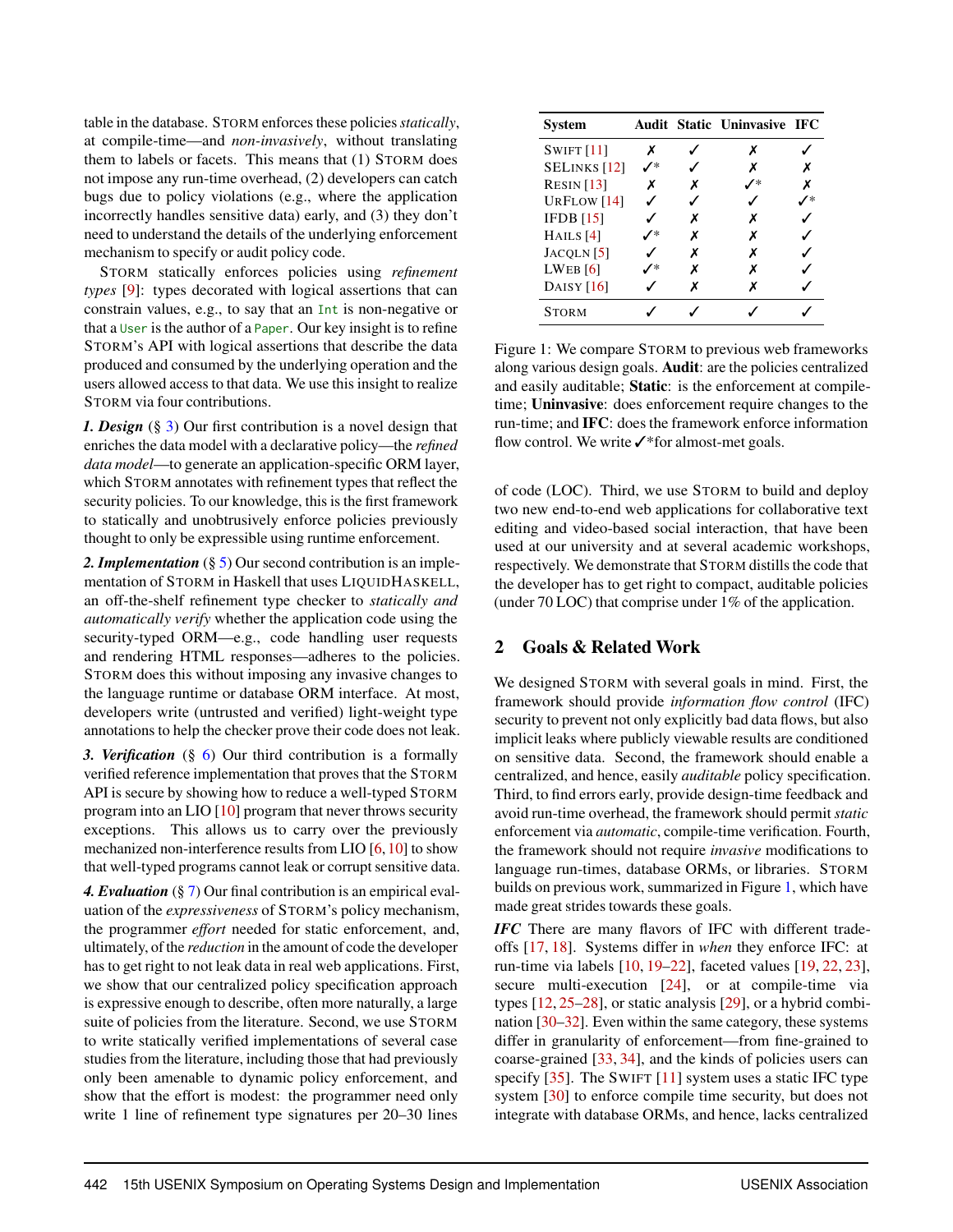auditable specifications. IFDB [\[15\]](#page-15-14) and DAISY [\[16\]](#page-15-15) show how to perform fine-grained IFC within DB systems, but are not static, and focus on databases—and are thus not complete frameworks for building applications. STORM draws inspiration from the HAILS [\[4\]](#page-15-3), LWEB [\[6\]](#page-15-5), and JACQUELINE [\[5\]](#page-15-4) frameworks which enforce auditable IFC policies that are associated with the application's data model. However, these approaches all perform dynamic enforcement and require invasive changes to the DB layer or run-time.

*Static* Several static frameworks express data-dependent policies using dependent types [\[36](#page-16-8)[–38,](#page-16-9) [38,](#page-16-9) [39\]](#page-16-10), labels [\[11,](#page-15-10) [12,](#page-15-11) [28,](#page-16-1) [40\]](#page-16-11), or first-order logic formulas [\[41\]](#page-16-12). All the above require the programmer to sprinkle policy specifications across the application controller and view code, which is error prone and makes auditing difficult. SELINKS [\[12\]](#page-15-11) centralizes policies within special functions that un/wrap data with labels, but requires invasive changes to the DB and run-time to propagate labels and does not prevent implicit leaks. URFLOW [\[14\]](#page-15-13) enables verification of centralized and auditable specifications without requiring invasive changes, by using a bespoke symbolic execution algorithm to statically verify that the generated SQL queries are (semantically) contained in some allowed set. However, to statically compute the SQL queries, URFLOW requires programmers to write their applications in a domainspecific language (DSL). Further, URFLOW's approach is insufficient for full IFC as it misses implicit flows through SQL queries (as illustrated in § [3.4\)](#page-5-0). In contrast, STORM enforces full IFC via off-the-shelf refinement type checking for a general purpose language with a rich ecosystem with tools and libraries for networking, databases, data serialization, etc. STORM uses a statically typed API for monadic IFC in the style of [\[42,](#page-16-13) [43\]](#page-16-14), specifically, the approach of LIFTY [\[44\]](#page-16-15), a core calculus that shows how to track IFC with logical refinement types. Unlike STORM, LIFTY cannot be used to build secure applications: it does not have database APIs, a language to specify centralized policies, formal guarantees for data-dependent policies, or even a way to write executable code.

*System-based Security* Several frameworks employ privilege separation to run application components with least privilege [\[45](#page-16-16)[–49\]](#page-16-17). Others like RESIN [\[13\]](#page-15-12) and QAPLA [\[50\]](#page-16-18) restrict access to data by modifying the run-time to use fine-grained discretionary access control, or use cryptography to provide data confidentiality, authenticity, and integrity in the presence of compromised application components [\[51](#page-17-0)[–53\]](#page-17-1), or use proxies to implement web application firewalls [\[54,](#page-17-2)[55\]](#page-17-3). While some of these approaches, e.g., the use of cryptography are complementary to our approach, without IFC, they cannot prevent leaks that STORM eliminates by construction.

#### <span id="page-3-0"></span>3 Design

We illustrate the design of STORM with a WishList application where users can share wishes with followers. STORM uses the

*model-view-controller* (MVC) paradigm, where an application has three key elements: *models* which describe the persistent data important to the application, typically stored in a database (DB) and accessed via an *Object-relational mapping* (ORM); *views* which describe how the data corresponding to, e.g., users' requests are rendered on webpages via some combination of CSS, HTML and JavaScript; and *controllers* that respond to user's requests by suitably querying the DB via the models API, to produce an HTML or JSON results.

#### 3.1 Auditable Policies via Refined Models

The key innovation in STORM is to centralize data-dependent security policies with the data model, in a *refined models* file. *Models & Policies* Figure [2](#page-4-0) shows the refined models file for the WishList app. The left column describes the data schema, as a collection of three tables User, Wish and Follower. Each row of the User table comprises the user's name and email address. Each row of the Wish table has an owner that identifies the User that the wish belongs to, a text description of the wish, and a numeric price. Each row of the Follower table describes a tuple where user1 *follows* user2, with the status column indicating whether a follow-request has been initiated ("pending"), accepted ("ok") or rejected ("no"). STORM lets the programmer specify policies that govern which DB rows can be inserted and which DB columns can be read or updated. A *policy* is a predicate over a row and user that is True if the user has access and False otherwise. The policy predicate can refer to all the columns of the row (whose column the policy is attached to) and so the values of those other columns can be used to determine whether the user has access. For example, we specify that Wishes can only be inserted by their owners via the policy @IsOwner which holds when the user equals the owner of the row. Similarly, we specify that each Wish's description and price should only be read by the owner unless they are explicitly public via the policy @Public which holds when the user is the owner or the level is "public". (Ignore the shaded Follow for now: we will return to it in  $\S 3.3$ .) Finally, we specify that only the owner is allowed to update the description and price.

*Default Policies* The programmer can associate **default** policies with all the rows and columns not explicitly constrained otherwise. For example, Allow grants access to all users, while Deny grants access to none. Hence, **default** read @Allow and **default** insert, update @Deny say that (unless otherwise specified) anyone can read every column, and no one can insert rows or update columns.

## <span id="page-3-1"></span>3.2 Access Control

Let's see how STORM enforces the Public policy. Figure [3](#page-4-2) shows a controller showWishes that responds to a request to display the wish list for a given user. (For now, *ignore* the shaded code.) The controller uses the models API to create a Query of the form Owner ==. user, which it executes using the ORM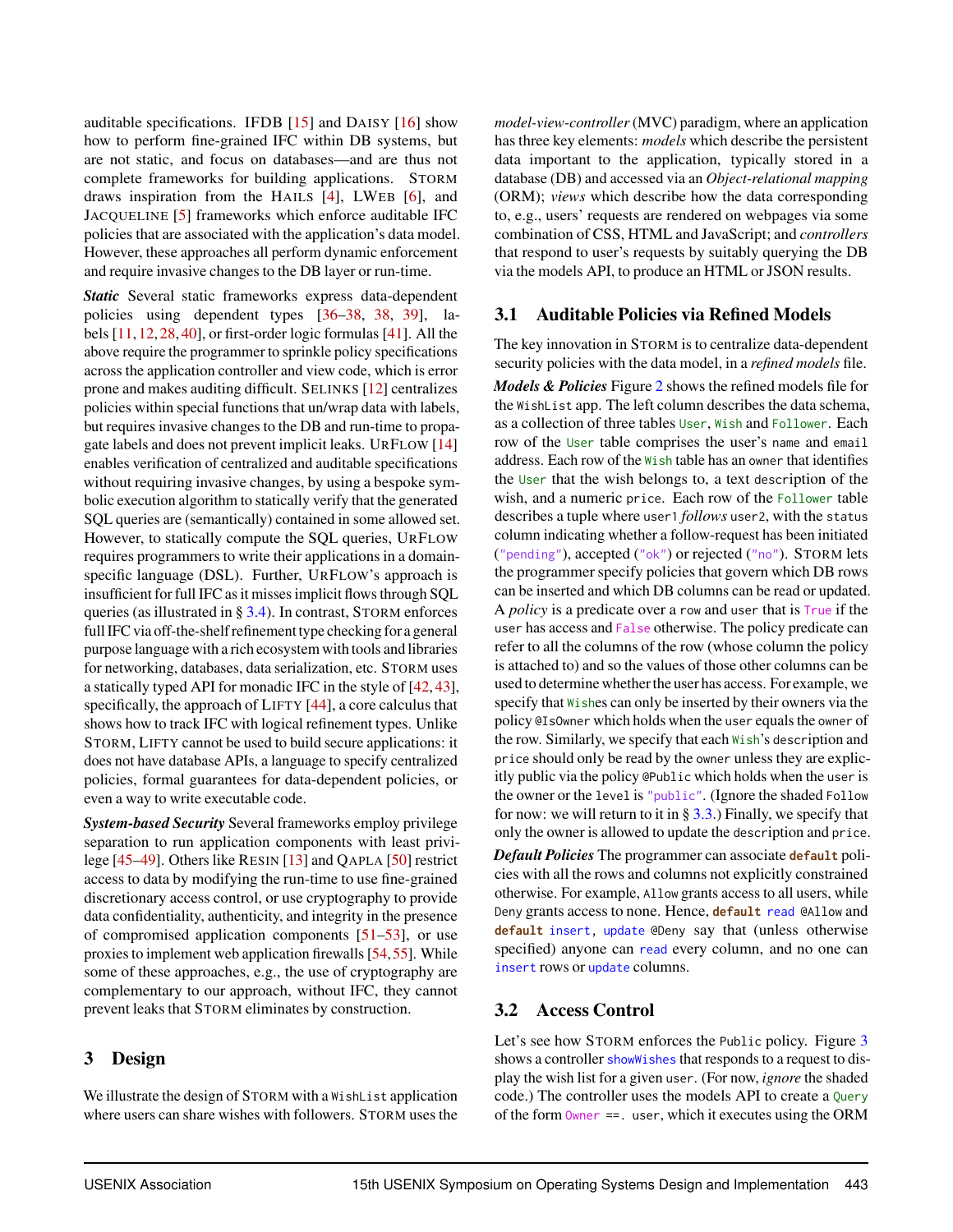<span id="page-4-0"></span>

| User         |                                   |            | declare follows : UserId $\rightarrow$ UserId $\rightarrow$ Bool |
|--------------|-----------------------------------|------------|------------------------------------------------------------------|
| name         | Text                              |            |                                                                  |
| email        | Text                              |            | def IsOwner(row: Wish, user: User):<br>$row. owner == user.id$   |
| Wish         |                                   |            |                                                                  |
| owner        | UserId                            |            | def Public(row: Wish, user: User):                               |
| descr        | Text                              |            | $IsOwner(row, user)    row. level == "public"$                   |
| level Text   |                                   |            |                                                                  |
| price Int    |                                   |            | def Follow(row: Wish, user: User):                               |
|              |                                   |            | row.level == "follower" && follows(user.id, row.owner)           |
| insert       |                                   | @IsOwner   |                                                                  |
|              | read [descr, price] @PublicFollow |            | def PublicFollow(row: Wish, user: User):                         |
|              | update [descr, level] @IsOwner    |            | Public(row, user)     Follow(row, user)                          |
| Follower     |                                   |            | def OkFollows(row: Follower):                                    |
| user1 UserId |                                   |            | row.status == "ok" $\Rightarrow$ follows(row.user1, row.user2)   |
| user2 UserId |                                   |            |                                                                  |
| status Text  |                                   |            | def IsPending(row: Follower, user: User):                        |
|              |                                   |            | row.user1 == user.id && row.status == "pending"                  |
| assert       |                                   | @OkFollows |                                                                  |
| insert       |                                   | @IsPending | def OkOrNo(old: Follower, new: Follower, user: User):            |
|              | update [status]                   | @OkOrNo    | old.user2 == user.id $\&$ new.status $\sin$ ["ok", "no"]         |
| default read |                                   | @Allow     | def Allow(row: a, user: User): True                              |
|              | default insert, update @Deny      |            | def Deny(row: a, user: User): False                              |

Figure 2: Refined Models: A centralized specification for the Wishlist App

<span id="page-4-2"></span>showWishes user = **do** viewer <- authUser  $let pub = Level ==. "public"$ **let** chk = **if** viewer == user **then** true **else** pub **let** qry = Owner ==. user &&. chk wishes <- select qry descrs <- mapM (project Descr) wishes respond ( show descrs )

Figure 3: A showWishes controller. The highlighted code is needed for conformance with the Public policy.

API function select to get all the DB Wish rows belonging to user. Next, it extracts the description column for each row by invoking the ORM API function project with the name of the desired field. Finally, the controller uses the view API function respond to send the descriptions to the session user.

*Enforcement* Recall that the policy Public stipulates that descriptions should only be visible to the owner unless the level is "public". Indeed, the showWishes controller, sans the shaded parts, is dodgy as the current session user could be asking for someone *else's* wishes! STORM detects this error at compile time, by: (1) inferring that the qry will return all rows owned by user, (2) using the policy on Descr to determine that the project's results depend on values that are *allowed* to be viewable only by user (unless marked "public"), and then (3) complaining that by calling respond the results can be observed by the *sessionUser* who may be different than user.

We can fix show Wishes by modifying the query when user is different than *sessionUser*. The modifications are shaded in Figure [3.](#page-4-2) First, we use the view API's authUser function to get the current session (viewer), which we use to add a chk clause to the DB query. When the target user *is* the session user, the chk clause is the trivial query true (which holds of all rows). However, if the target user is different, then the chk clause stipulates that the level column be "public". The type checker infers that qry returns all rows owned by the session user, but *only* the public rows of *other* users. Hence, the type checker determines that the subsequent data release via project and respond conforms to the Public policy.

# <span id="page-4-1"></span>3.3 Information Flow Control

Next, let's see how STORM lets the programmer enforce IFC policies that (1) span values *across* different rows and tables, and (2) restrict how data flows to *multiple* users who may be unknown at the point where the data is accessed.

*Policy* Let us add social capabilities to our application by letting users have *followers* with whom they can share their wishes. We model this notion as a many-to-many Followers relationship table and then add "follower" as a new possible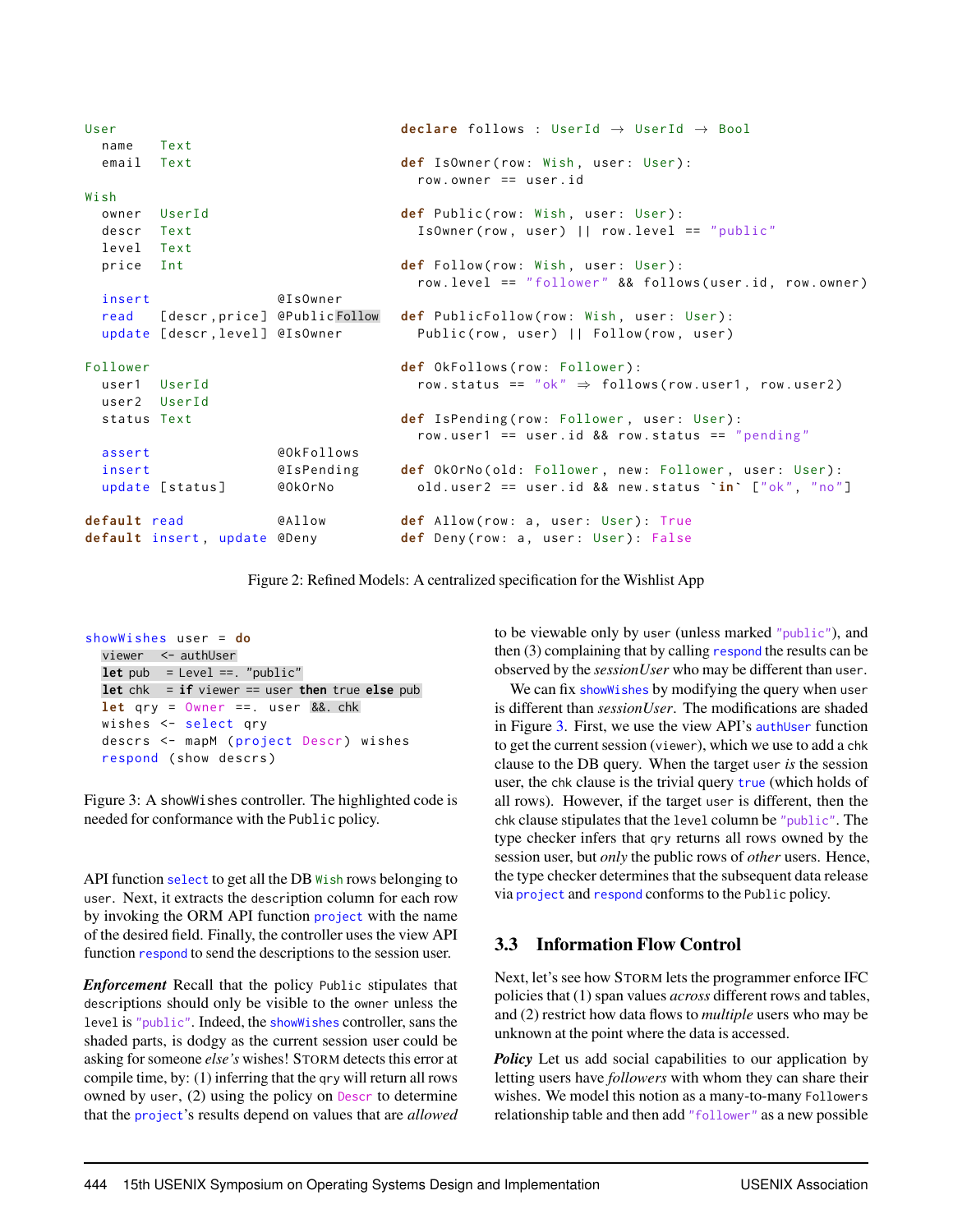level value. Now the access to a particular Wish depends on data residing in another row, in another table—a record existing in the Followers table. STORM lets the programmer specify this requirement simply by changing the read policy for descr and price to @PublicFollow which is defined on the right in Figure [2.](#page-4-0) The key insight to specifying such a cross-table policy is that the existence of a Follower record *witnesses* the *follows* relationship between two users. The refined-models in Figure [2](#page-4-0) makes this notion manifest as follows. First, at the top, we **declare** the relationship as a binary predicate follows between two UserIds. Second, the line assert @OkFollows says that for each row of the Follower table, the follows predicate holds between user1 and user2 *if* the status is "ok". Third, we use the predicate to define the Follow policy that says that when a wish's level is restricted to "follower" then the viewer user must be a follower of the wish owner. Finally, we use Follower to define a new policy PublicFollow that governs who is allowed to read the descr and price fields. This new policy captures our informal requirement about the three levels of viewers: "public", "private" and "follower".

*Controller* Continuing with the social aspect of the application, a nice feature would be to send an email notification containing a user's (non-"private") wish list, to all of the user's followers, a few days before that user's birthday. Our application implements this feature in the notifyFriends controller in Figure [4.](#page-5-1) The code starts by selecting the list of non-private wishes and projecting out their descriptions into the list descrs. Next, we query the DB to determine the list of followers flwUsrs. Finally, we use sendMail containing the wish decriptions descrs to all the users in flwUsrs.

*Enforcement* In the first phase notify Friends accesses sensitive information that should only be made available to a data-dependent set of users who are, at that point, still to be determined. However, STORM's models API tracks this fact by combining the semantics of the wshQ query with the read policy associated with Descr to infer that only the followers of user are *allowed* access to the results of the first sub-computation that creates descrs. In the second phase, STORM's models API tracks the semantics of the flwQ query to determine that flws is a set of valid follows-tuples, and hence, that each user in flwUsrs is a valid follower of user. In the final phase, the signature for sendMail in STORM's view API checks that all the recipients in flwUsrs have the right access, and hence verifies the controller. If the programmer forgot the Status ==. "ok" clause, type checking would fail as flws would contain pairs with pending status, and hence, flwUsrswould contain possible non-followers outside the set allowed access by the first phase.

# <span id="page-5-0"></span>3.4 Implicit Flow Control

Next, let's see how STORM prevents *implicit* IFC violations involving publicly viewable data that was generated *conditioned* upon data the recipient should not be privy to. Recall, from Figure [2,](#page-4-0) that each wish has a price that should only be read

```
notifyFriends user = do
  -- Get list of wishes
  let wshQ = Owner ==. user &&.
             Level <-. ["public","follower"]
  wishes <- select wshQ
  descrs <- mapM (project Descr) wishes
  -- Get list of followers
  let flw0 = User1 ==. user 8 &. Status ==. "ok"flws <- select flwQ
  flwIds <- mapM (project User2) flws
  flwUsrs <- select (UserId <-. flwIds)
  -- Notify followers
  sendMail flwUsrs ( show descrs )
```
Figure 4: A notifyFriends controller. The highlighted code eliminates the IFC violation of the PublicFollow policy.

```
usersWithExpensiveWishes min = do
  let qry = Price \geq. min &&. Level ==. "public"
  wishes <- select qry
  users <- mapM (project Owner) wishes
  respond ( show ( nub users ) )
```
Figure 5: A usersWithExpensiveWishes controller: The highlighted code eliminates the implicit flow violating the PublicFollow policy. The nub function removes duplicates from a list.

per the PublicFollow policy, i.e., by everyone (if "public"), by followers (if "follows") or else, only by the owner. The code in Figure [5](#page-5-2) implements a controller that shows the session user a list of all the users that have a wish whose price exceeds the min threshold. (For now, ignore the shaded code.) If a programmer is not careful, they may think this code conforms to the application's policy as it returns a list of wish owners and owner is a publicly viewable column governed by the **default** read @Allow policy.

*Enforcement* However (absent the shaded code) STORM is unimpressed, as the list of expensive wishes was obtained by conditioning over the sensitive price column. STORM's models API tracks that the qry accesses the Price field, and infers that the result of the DB computation select qry should only be observed by users that satisfy the PublicFollow policy. Thus, when responding to the session user on the last line, STORM reports an error as it cannot prove that the session user satisfies the PublicFollow policy. To fix the code we must restrict the Price comparison to the wishes that the session user is allowed to access, for example, to all "public" wishes, as shown by the shaded diff in Figure [5.](#page-5-2) Now, as detailed in  $\S 5.1$ , the type checker uses the models API to track the semantics of qry to infer that the results of the select computation may be made available to *all* viewers, thus verifying that the code conforms to the application's centralized policy.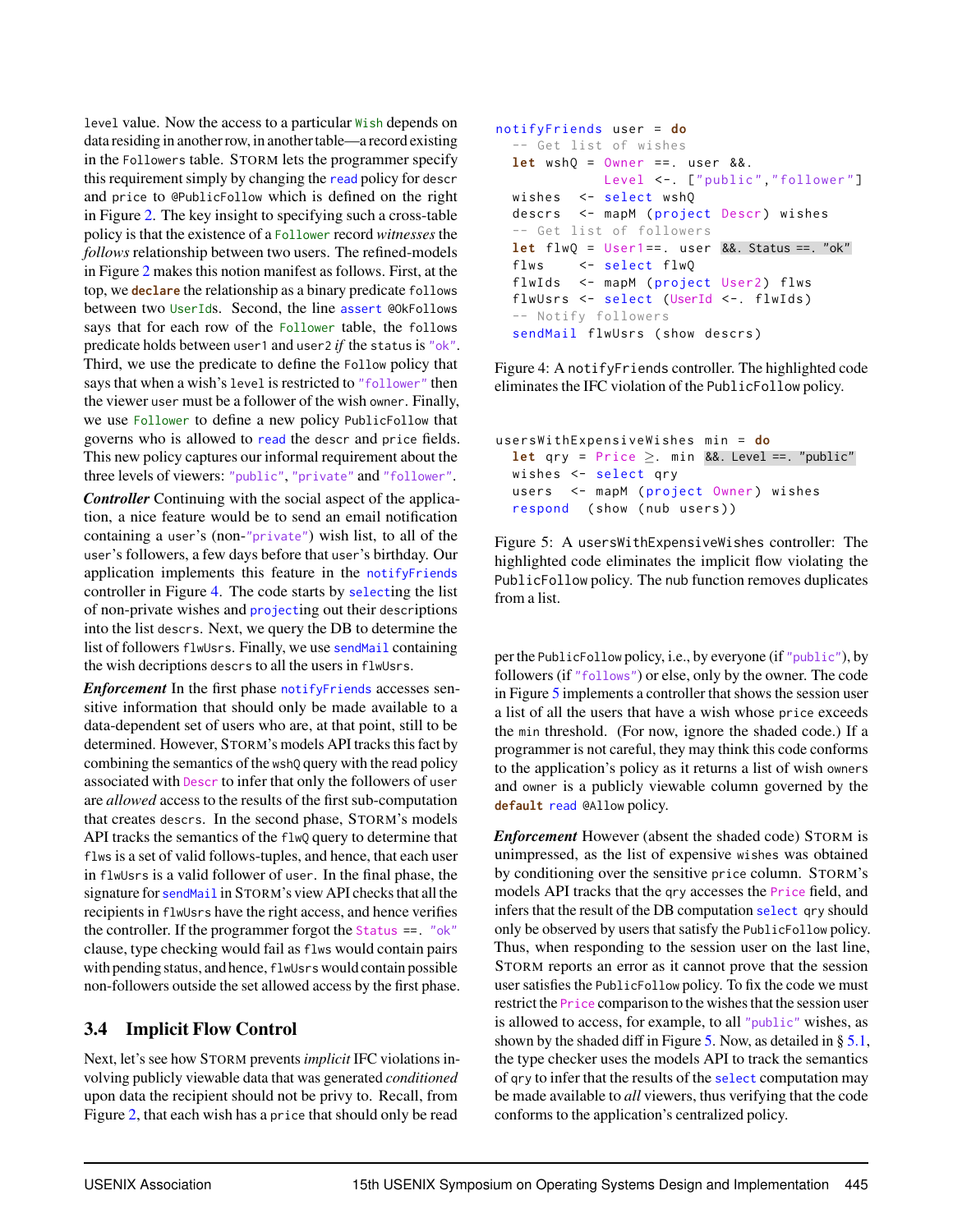#### 4 Brief Intro to Refinement Types & IFC

STORM is implemented using two foundational blocks: Refinement types  $(\S 4.1)$  $(\S 4.1)$  and Compositional IFC  $(\S 4.2)$  $(\S 4.2)$ .

## <span id="page-6-0"></span>4.1 Refinement Types

Refinement types let the programmer decorate the source program's types with logical assertions from a decidable logic to specify *subsets* of values of the decorated type [\[56,](#page-17-4) [57\]](#page-17-5). For example, the non-negative integers can be specified as

**type** Nat = { $v:$ Int |  $0 \le v$ }

*Pre- and Post-Conditions* The user can write pre- and post-conditions for functions by refining the input and output types of functions. For example, sum adds the integers 0...*n*

```
sum :: n: Nat → {v: Nat | n≤v}
sum 0 = 0sum n = let t = sum (n-1) in n + t
```
We assign sum a refined function type, comprising an *input* type (pre-condition) that says that the function should only be invoked on non-negative integers, and an *output* type (postcondition) that says the result is a non-negative integer lowerbounded by the input *n*. Refinement type checking proceeds be generating a *verification condition* (VC), a logical formula whose validity implies the program type checks [\[9,](#page-15-8) [39,](#page-16-10) [58](#page-17-6)[–60\]](#page-17-7).

*Bounded Refinements* Generic APIs require a means of abstracting over particular policies and invariants of individual applications. We do so using *bounded* refinements [\[61\]](#page-17-8) which allow (1) abstracting over the refinements (like type variables <A ...> abstract over concrete types) and (2) constraining the refinements with which the variables can be instantiated (like subtyping bounds <A extends ...> constrain type instantiation). For example, we can type the function composition operator compose f  $g \times = f(g \times)$  as

$$
\begin{array}{rcl}\n\text{compose} &:: \quad (\text{Cmp } f \text{ } g \text{ } r) & \Rightarrow & (y:b \rightarrow \{v:c \mid f(y,v)\}) \\
& \rightarrow & (z:a \rightarrow \{v:b \mid g(z,v)\}) \\
& \rightarrow & (x:a \rightarrow \{v:c \mid r(x,v)\})\n\end{array}
$$

**where**  $Cmp f g r \doteq \forall x, y, z \in g(x, y) \Rightarrow f(y, z) \Rightarrow r(x, z)$ 

In the above, *f* , *g* and *r* are (abstract)*refinement variables*. The specification says that compose takes as input two functions that respectively map their argument *y* (resp. *z*) to an output *v* that satisfies the assertion  $f(y, v)$  (resp.  $g(z, v)$ ), and returns as output a function that maps its input  $x$  to a value  $v$  that satisfies the assertion  $r(x, y)$ . The abstract refinements  $f$ ,  $g$  and *r* are related by the refinement bound*Cmp f g r* which states that *r* is the relational composition of *f* and *g*. The signature is generic and precise in that it abstracts over the concrete post-conditions established by the arguments to compose while still letting us characterize the semantics of the result. Further, the (Horn clause) structure of the bound ensures that type

checking remains decidable. Thus, we can use an SMT solver to automatically verify

sum2 :: *n*:Nat → {*v*:Nat | *n*≤*v*} sum2 = compose sum sum

by automatically inferring that the refinement variables *f* , *g*, and *r* can all be instantiated to the refinement  $\lambda n v \rightarrow n \leq v$ .

## <span id="page-6-1"></span>4.2 Compositional IFC

Next, we give a high-level overview of the method used by STORM to enforce IFC in a compositional manner.

*Primitive Operations and Computations* An *application* is a collection of request *handlers*. Each handler is the sequential composition of a set of primitive *operations* that either read from or write to the database or send results to some users. For example, consider the handler *e*<sup>14</sup> illustrated in Figure [6](#page-7-1) that is composed from the primitive operations *e*1,...,*e*<sup>4</sup> as:

 $e_{12}$  = **do**  $e_1$ ;  $e_2$   $e_{34}$  = **do**  $e_3$ ;  $e_4$   $e_{14}$  = **do**  $e_{12}$ ;  $e_{34}$ 

Thus *e*12, *e*<sup>34</sup> and *e*<sup>14</sup> are *computations* built from primitive operations using the sequential composition (;) operator.

*Authorizees and Observers* Each primitive operation either *reads* data, e.g., from the database, that only a subset of users, the *authorizees*, are allowed to view, or *writes* data, e.g., to the network, thus providing it to a subset of recipients, the *observers*. For example, suppose that in the handler in Figure [6,](#page-7-1) the operations  $e_1$  and  $e_2$  read sensitive data with authorizees  $auth<sub>1</sub>$  and  $auth<sub>2</sub>$  respectively. Similarly, assume that  $e<sub>3</sub>$  and *e*<sup>4</sup> write data to observers *obs*<sup>3</sup> and *obs*<sup>4</sup> respectively.

*Information Flow Control* requires that whenever some primitive operation  $e_i$  reads data that is restricted to authorizees *auth<sup>i</sup>* , all*subsequent* operations *e<sup>j</sup>* only write data to observers  $obs<sub>j</sub>$  that are contained in *auth<sub>i</sub>*. For example, the handler in Figure [6](#page-7-1) respects the given security policy if

<span id="page-6-2"></span>
$$
obs_3 \subseteq \text{auth}_1 \quad obs_4 \subseteq \text{auth}_1
$$
  

$$
obs_3 \subseteq \text{auth}_2 \quad obs_4 \subseteq \text{auth}_2 \tag{1}
$$

To enforce IFC we could expand each handler out into its sequences of primitive operations and then do the inclusion checks, e.g., via symbolic execution [\[14\]](#page-15-13). Sadly, this approach runs aground when there is a combinatorial explosion of paths through the handlers, or with loops or recursion which generate infinitely many possible computations.

*Compositional Enforcement* STORM circumvents path explosion using a two-step compositional approach [\[42,](#page-16-13) [44,](#page-16-15) [62\]](#page-17-9), where each computation *e* is typed as  $\langle \textit{auth}, \textit{obs} \rangle$  where *auth* (resp. *obs*) under-approximates (resp. over-approximates) the authorizees (resp. observers) of *e*. First, STORM assigns the primitive operations the types

$$
e_1 :: \langle \text{auth}_1, \emptyset \rangle \quad e_3 :: \langle \overline{\emptyset}, \text{obs}_3 \rangle
$$
  
 $e_2 :: \langle \text{auth}_2, \emptyset \rangle \quad e_4 :: \langle \overline{\emptyset}, \text{obs}_4 \rangle$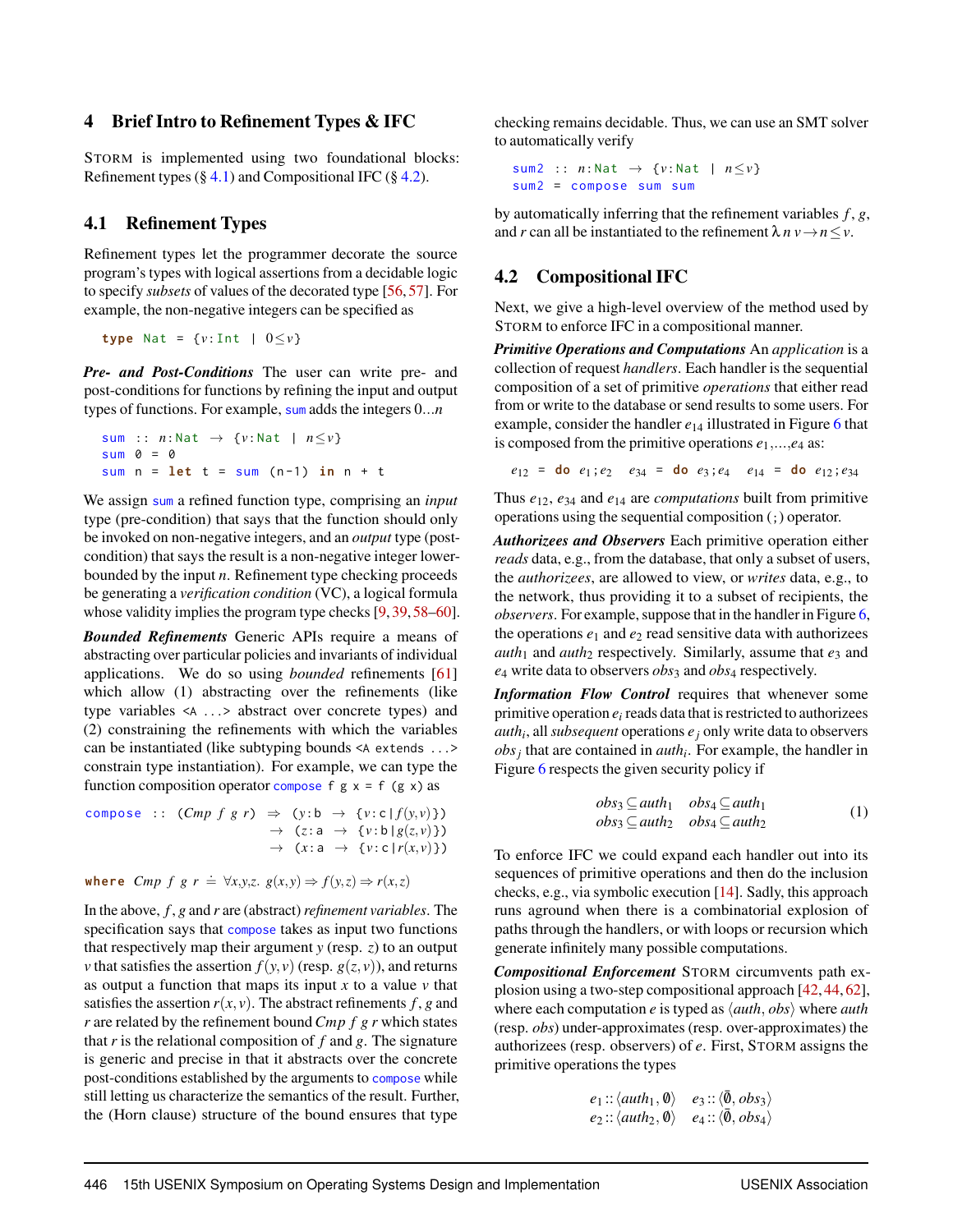<span id="page-7-1"></span>

Figure 6: A request handler that sequences the primitive operations *e*1−*e*<sup>4</sup> with authorizees *auth<sup>i</sup>* and observers *obs<sup>j</sup>* .

where  $\emptyset$  and  $\overline{\emptyset}$  are the empty and universal sets of users. Next, STORM assigns the ; operator a type that ensures that whenever we compose two computations  $e$  and  $e'$ : (a) The observers of *e*<sup>'</sup> are *contained* in the authorizees of *e*, i.e.,  $obs' \subseteq \text{auth (b) The authorities of } e; e' \text{ are the intersection}$ of those of *e* and  $e'$ , i.e., *auth*  $\cap$  *auth*<sup> $\prime$ </sup>, and (c) The observers of *e*;*e'* are the the union of those of the sub-computations, i.e., *obs*∪*obs*<sup>0</sup> . The implementations of *e*<sup>12</sup> and *e*<sup>34</sup> yield the (trivial) constraints  $\mathbf{0} \subset \text{auth}_1$  and  $\text{obs}_4 \subset \overline{\mathbf{0}}$ , and types

> $e_{12}$  ::  $\langle \textit{auth}_1 \cap \textit{auth}_2, \emptyset \rangle$  $e_{34}$ ::  $\langle \bar{\emptyset}, obs_3 \cup obs_4 \rangle$

Finally, when we compose  $e_{12}$  and  $e_{34}$  to get the computation *e*<sub>14</sub> we get the constraint  $obs3∪obs_4 ⊂ \textit{auth}_1 ∩ \textit{auth}_2$  which is equivalent to the IFC constraints [\(1\)](#page-6-2). Next, let us see how our implementation represents the authorizees and observers with refinements and uses a typed API to compute, propagate and check those sets to enforce centralized security policies.

## <span id="page-7-0"></span>5 Implementation

We designed STORM to enable compile-time enforcement of centralized, data-dependent policies without any modification to the run-time. To achieve these goals, our design requires: (1) An expressive, data-dependent way to associate DB *fields* with the authorizees allowed access to those fields. (2) A way to connect DB *queries* with the authorizees allowed access to the query results. This set of users depends on the data in the underlying rows, so we also need to characterize the values of the rows returned by the query. (3) A way to *aggregate* the authorizees and observers across computations. (4) A way to ensure that observers who are *provided* sensitive data are a subset of the users authorized by the policy.

STORM achieves the above goals by *refining* the type abstractions (API) provided by each MVC layer with logical assertions that describe the *invariants* of the data processed by the operations, and the *policies* that govern access to that data. This is tricky as the assertions must simultaneously satisfy three properties. First, they must be *precise* to capture the semantics of the policies and DB operations. Second, they must be *generic* to enable reuse across many different web applications. Third, they must be *decidable* so applications can be automatically verified by SMT solvers. Next, we introduce the three principal data types of the STORM API (Figure [7\)](#page-8-1) and use them to design a precise, generic and decidable API.

*Policies* A STORM *policy* is a binary predicate on a DB row and user, which we represent as a predicate of type row  $\rightarrow$  user  $\rightarrow$  Bool. The policy is data dependent as the predicate can use the row's values to determine if a user is authorized. For example, Figure [2](#page-4-0) specifies the policy *Public* as a predicate on the Wish row and a user. Each policy is attached to a *column* of a row specified in the ORM description in the models file. For example, in Figure [2](#page-4-0) we attach the policy *Public* to the description column to specify that the description should only be viewable to users other than the owner when the row's access level is "public".

*Fields* ORM libraries typically represent individual database columns as their own datatypes. STORM uses the PERSISTENT library [\[63\]](#page-17-10) which represents each DB column as a type Field row val where row represents the underlying row (table), and val represents the value of the column itself. For example, in the code below, the DB table on the left is translated to the *fields* Owner, Descr and Level which respectively represent the corresponding DB columns as plain program values.

| <b>DB</b> Table<br>Wish |              | <b>ORM Fields</b> |                          |                            |
|-------------------------|--------------|-------------------|--------------------------|----------------------------|
|                         | owner UserId |                   |                          | Owner :: Field Wish UserId |
| descr Text              |              |                   | Descr :: Field Wish Text |                            |
| level Text              |              |                   | Level : Field Wish Text  |                            |
| price Int               |              |                   | Price :: Field Wish Int  |                            |

*Policies* in *Fields* STORM's first pillar is a refined Field that represents policies at the type-level, by parameterizing the datatype with two abstract refinements (Figure [7\)](#page-8-1):

```
pol: row → user → Bool sel: row → val → Bool
```
The refinement *pol* is instantiated with the policy attached to the Field; *sel* is a selector predicate that provides a type-level description of the value of the corresponding column. STORM uses the models file in Figure [2](#page-4-0) to automatically generate the following types for Owner, Descr, Level and Price

```
Field \langle \perp, \lambda r \vee \rightarrow v=r.owner\rangle Wish UserId
Field \langle \textit{PublicFollow}, \lambda \textit{r} \textit{v} \rightarrow \textit{v} = \textit{r.descr} \rangle Wish Text
Field \langle \perp, \lambda r \nu \rightarrow v=r. level \rangle Wish Text
Field \langle \textit{PublicFollow}, \lambda \textit{r} \textit{v} \rightarrow \textit{v=r}.\textit{price} \rangle Wish Int
```
Thus, STORM's refined fields provide a uniform mechanism to lift data-dependent specifications up into types.

*Queries* Modern ORMs, going back at least to LINQ [\[64\]](#page-17-11), allow the user to use Fields to build *queries*, e.g., of type Query row to represent query objects (or ASTs, not the results themselves) that access the DB table represented by row. STORM introduces a way to refine the types of the query API to track, at the type-level, the authorizees of the query results. As the policies are data-dependent, our API must also track the values of the rows in the query results. STORM achieves these goals via the second pillar of its API, a type that represents each DB Query parameterized by two refinements (Figure [7\)](#page-8-1):

```
pol: row → user → Bool inv: row → Bool
```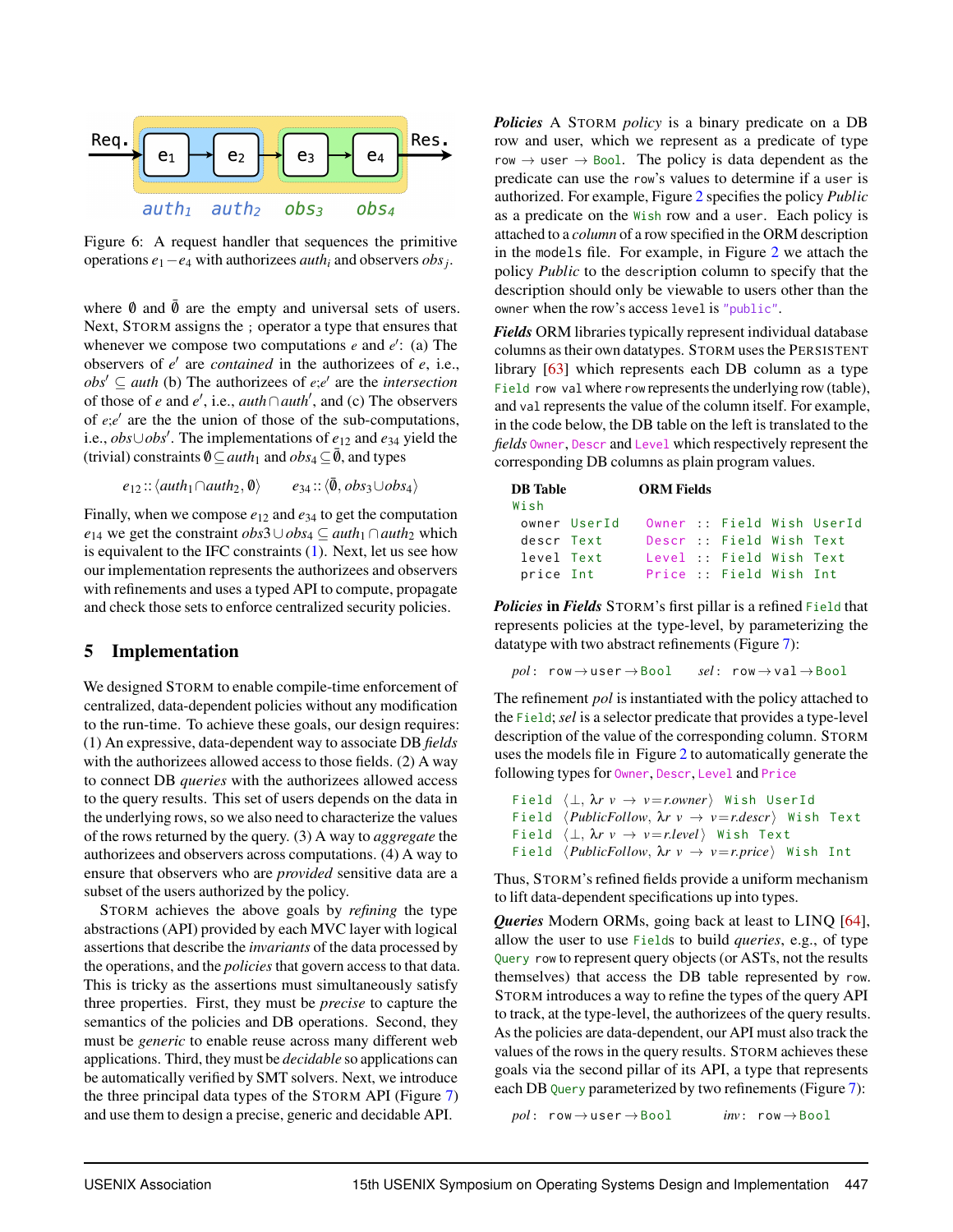<span id="page-8-1"></span>

|  |  | data Field $\langle pol: row \rightarrow user \rightarrow Bool, sel: row \rightarrow val \rightarrow Bool \rangle$ row val                      |  |  |  |
|--|--|-------------------------------------------------------------------------------------------------------------------------------------------------|--|--|--|
|  |  | <b>data</b> Query $\langle pol: \text{row} \rightarrow \text{user} \rightarrow \text{Bool}$ , $inv: \text{row} \rightarrow \text{Bool}$ row     |  |  |  |
|  |  | <b>data</b> RIO $\langle \textit{auth}: \text{ user } \rightarrow \text{Bool}, \textit{obs}: \text{ user } \rightarrow \text{Bool} \rangle$ val |  |  |  |

Figure 7: The central types of the STORM API

As with Field, the refinement *pol* denotes the authorizees for each row returned by the query. Crucially, our query building API will ensure that *pol* intersects the authorizees across all the columns read by Query, not only those for the particular fields that are ultimately viewed by the viewers. This allows STORM to track implicit flows when filtering over sensitive columns, e.g., in the usersWithExpensiveWishes controllers from Figure [5.](#page-5-2) The refinement *inv* is an assertion that holds of every row returned by the query. The *inv* refinement enables type-level tracking of the query semantics which is essential for data-dependent policies. For example, the type

```
Query hPublicFollow, λr→r.level ="public"i Wish
```
describes a query on the Wish table, where (1) the query's results may only be accessed when the level is "public" or by the owner's followers, and (2) each returned row's level column has the value "public".

*Computations* Standard ORMs use a monadic type to represent computations with side-effects. Haskell's IO val describes computations that access the DB, send email or network responses to yield a val value. The last pillar of STORM's API is the monadic RIO type that describes handlers and is parameterized with two refinements that track the authorizees and observers of the underlying computations (Figure [7\)](#page-8-1):

```
auth: user → Bool obs: user → Bool
```
STORM ensures that in every RIO  $\langle \text{auth}, \text{obs} \rangle$  val computation (1) *auth* is an under-approximation of the authorizees of the data the computation depends upon, and (2) *obs* is an over-approximation of the observers to whom the computation provides data. STORM then prevents leaks by ensuring that when sub-computations  $e_1$  and  $e_2$  are sequenced, the observers of  $e_2$  are contained in the authorizees of  $e_1$  (§ [3.3\)](#page-4-1).

## <span id="page-8-0"></span>5.1 Model API

STORM's models API lets applications compose Fields to build a Query and then to execute each Query to obtain an RIO computation that provides access to DB values (Figure [8\)](#page-9-0).

*Query Operators* Standard ORMs let the programmer write atomic queries using relational operators that test whether the value of a column equals (or disequals, exceeds, etc.) some run-time program value. For example, Level ==. "public" in Figure [3](#page-4-2) denotes a Query that will return all Wish rows whose Level column is "public". Similarly, Price  $\geq$ . min in Figure [5](#page-5-2) is a Query that will return all Wish rows whose price column exceeds the value of min.

Compile-time enforcement poses three challenges. First, the constructed Query's type must track the policy describing the set of users who are allowed access to the Fields upon which the query result depends. Second, the constructed Query's type must capture the invariant that each row returned by the query will, in fact, have the corresponding field-value equal-to "public", or greater than min, etc. Finally, we must achieve the above in a generic fashion that abstracts over the underlying DB column, so that the programmer can reuse the operators like ==. across different tables.

*Refined Query Operators* We solve the above challenges with the types for the refined query operators *equals* (==.) , *not-equals* (/=.), *less-than* (<=.), *element-of* (<-.) in Figure [8.](#page-9-0) For example, the signature for the equality operator (==.) says that given (1) a Field indexed by a *pol*icy and *sel*ector, and (2) a comparison value satisfying a property *p*, the operator returns as output a Query with the same *pol*icy as the input Field where the resulting rows are guaranteed to satisfy the *inv*ariant. The crucial equality relationship is specified by the bound *FldEq sel inv p* which says that

<span id="page-8-2"></span>
$$
\forall r, f v, v. \, sel(r, f v) \Rightarrow p(v) \Rightarrow f v = v \Rightarrow inv(r) \qquad (2)
$$

Recall that each Field's *sel*-ector predicate characterizes the value of the Field in a given row. That is,  $sel(r, fv)$  holds when the value of the Field in row  $r$  is  $fv$ . Thus, the bound  $(2)$  says that for any row *r*, the invariant  $inv(r)$  holds whenever the field's value *fv* equals any value *v* that satisfies *p*. To get a different comparison, e.g., less-than or disequality, we need only modify the = relationship in the bound to  $\leq$  or  $\neq$  respectively. *Query Combinators* ORMs let us use combinators to build complex queries from simpler ones. For example, the query Level ==. "public" &&. Price >. min in Figure [5](#page-5-2) returns all Wish rows whose Level is "public" *and* Price exceeds min.

Compile-time enforcement requires the combinators' signatures meet two goals. First, the combined Query's *pol*icy predicate should be the *intersection* of the users allowed access to each sub-query. Second, the combined Query's *inv*ariant should be the conjunction (for (&&.)) or disjunction  $(for (||.))$  of the sub-query invariants.

*Refined Query Combinators* We achieve the above with the signatures for  $(88.)$  $(88.)$  $(88.)$  and  $(||.)$  in Figure 8. The conjunction combinator (&&.) takes two input sub-queries of type Query  $\langle pol_1, inv_1 \rangle$  row and Query  $\langle pol_2, inv_2 \rangle$  row respectively, and returns a Query  $\langle pol_1 \sqcup pol_2, inv \rangle$  row. The output Query's *pol*icy is the *join* of the two inputs, i.e., the set of authorized users is the intersection of those allowed by  $pol_1$  and  $pol_2$ .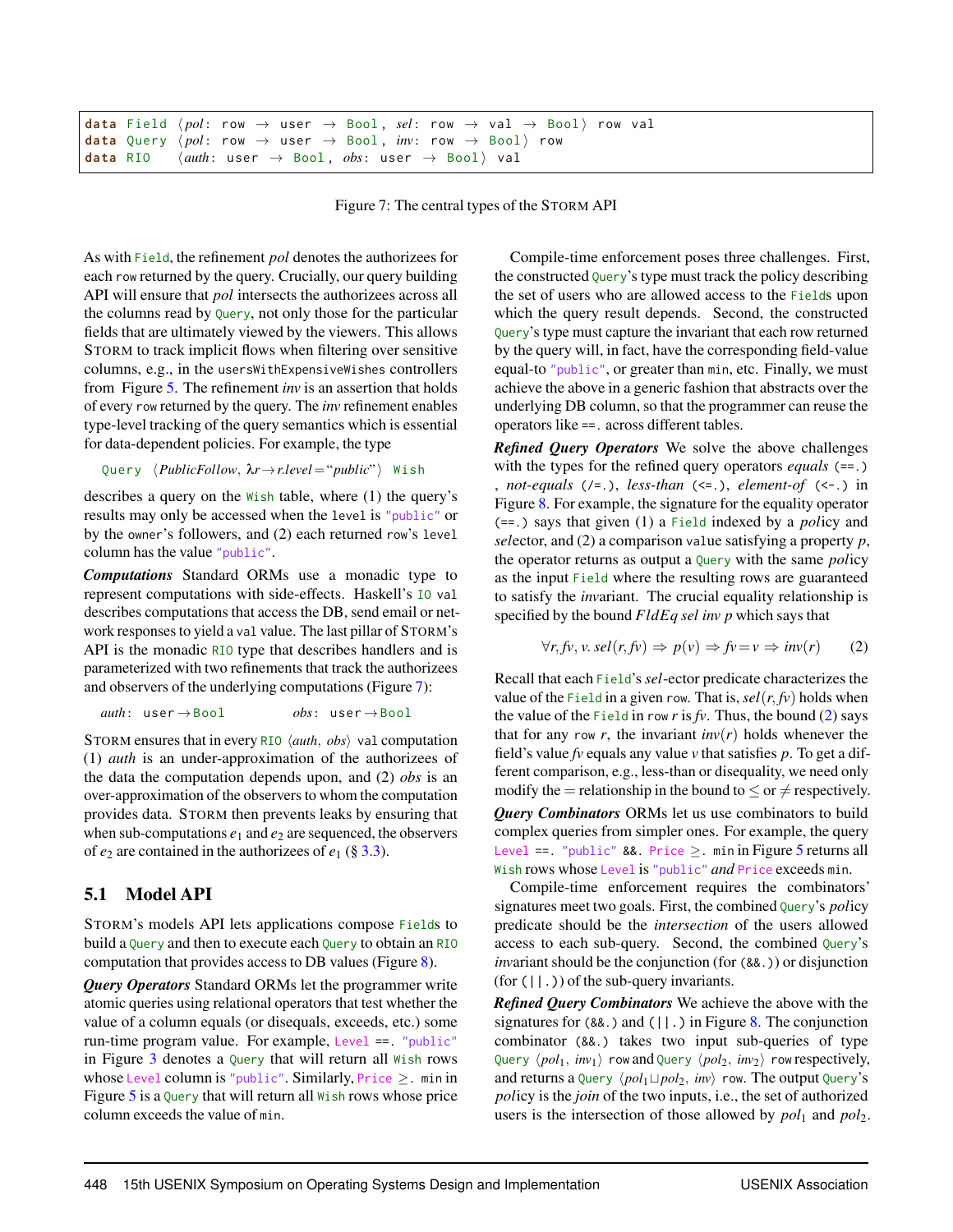<span id="page-9-0"></span> $(==.)$  :: (*FldEq sel inv p*)  $⇒$  Field  $\langle pol, sel \rangle$  row val  $→$  val $\langle p \rangle$   $→$  Query  $\langle pol, inv \rangle$  row **where** *FldEq sel inv*  $p \triangleq \forall r, f v, v.$ *sel*( $r, v$ )  $\Rightarrow p(f v) \Rightarrow (f v = v) \Rightarrow inv(r)$  $(88.)$  ::  $(And inv_1 inv_2 inv) \Rightarrow$  Query  $\langle pol_1, inv_1 \rangle$  row  $\rightarrow$  Query  $\langle pol_2, inv_2 \rangle$  row  $\rightarrow$  Query  $\langle pol_1 \sqcup pol_2, inv \rangle$  row **where**  $p$ *pol*<sub>1</sub>  $\sqcup$  *pol*<sub>2</sub>  $\stackrel{\doteq}{\leq} \lambda r$   $u \rightarrow$   $p$ *ol*<sub>1</sub>(*r*,*u*)  $\wedge$   $p$ *ol*<sub>2</sub>(*r*,*u*) *And p q r*  $\Rightarrow \forall x. p(x) \Rightarrow q(x) \Rightarrow r(x)$  $select :: (PolAuth pol invauth) \Rightarrow Query (pol, inv) row \rightarrow RIO (auth, T) [ row (inv) ]$ **where** *PolAuth pol inv auth*  $\dot{=} \forall r, u \cdot inv(r) \Rightarrow \text{auth}(u) \Rightarrow \text{pol}(r, u)$  $\text{project} :: (PolAuth\ pol\ inv\ author) \Rightarrow \text{Field } \langle pol, sel \rangle \text{ row val } \rightarrow \text{row } \langle inv \rangle \rightarrow \text{RIO } \langle \text{auth}, \top \rangle \text{ val }$ **where** *PolAuth pol inv auth*  $\Rightarrow \forall r, u \cdot inv(r) \Rightarrow \text{auth}(u) \Rightarrow \text{pol}(r, u)$ join :: (Auth<sub>1</sub> sel<sub>1</sub> sel<sub>2</sub> pol<sub>1</sub> inv auth, Auth<sub>1</sub> sel<sub>1</sub> sel<sub>2</sub> pol<sub>a</sub> inv auth, Auth<sub>2</sub> sel<sub>1</sub> sel<sub>2</sub> pol<sub>2</sub> inv auth, SelOn sel<sub>1</sub> sel<sub>2</sub> on)  $\Rightarrow$ Field  $\langle pol_1, sel_1 \rangle$  row1 val  $\rightarrow$  Field  $\langle pol_2, sel_2 \rangle$  row2 val  $\rightarrow$  Query  $\langle pol_a, inv \rangle$  row1  $\rightarrow$ RIO  $\langle \textit{auth}, \top \rangle$  [(row1 $\langle \textit{inv} \rangle$ , row2) $\langle \textit{on} \rangle$ ] **where**  $SelOn$   $sel<sub>1</sub>$   $sel<sub>2</sub>$   $on \doteq \forall r_1, r_2, v.$   $sel<sub>1</sub>(r_1, v) \Rightarrow sel<sub>2</sub>(r_2, v) \Rightarrow on(r_1, r_2)$ Auth<sub>1</sub> sel<sub>1</sub> sel<sub>2</sub> pol inv auth  $\dot{=} \forall r_1, r_2, v, u$ .sel<sub>1</sub> $(r_1, v) \Rightarrow$  sel<sub>2</sub> $(r_2, v) \Rightarrow inv(r_1) \Rightarrow auth(u) \Rightarrow pol(r_1, u)$ Auth<sub>2</sub> sel<sub>1</sub> sel<sub>2</sub> pol inv auth  $\dot{=} \forall r_1, r_2, v, u \ldots s e l_1(r_1, v) \Rightarrow s e l_2(r_2, v) \Rightarrow inv(r_1) \Rightarrow auth(u) \Rightarrow pol(r_2, u)$ 



The bound  $And inv_1 inv_2 inv$  states that the output Query's *invariant is the conjunction of that of the inputs'*  $inv_1$  *and*  $inv_2$ *.* 

*Example: Building Queries* Let's see how STORM's API types the query Level ==. "public"  $&8.$  Price >. min from Figure [5.](#page-5-2) First, by composing the respective Field types for Level and Price with that of the (==.) operator, the type checker infers the left and right conjuncts have types

Query  $\langle ⊥, \lambda r \rightarrow$ *r.level* = "*public*"} Wish  $\text{Query } \langle \text{PublicFollow}, \ \lambda r \rightarrow r.\text{price} \geq \min \rangle$  Wish

which (&&.) combines to type the conjoined query as

Query h*PublicFollow*,λ*r*→*r*.*level* ="*public*" ∧ ...i Wish

*Selecting Rows* Lastly, the API has functions to query the database. ORMs export a select function that executes a Query to return a list of matching rows. STORM's API refines the type of select to use the Query's *pol*icy and *inv*ariant to determine: (1) the set of users authorized access to the results, and (2) the invariants of the result itself, as the data may then be used to generate subsequent queries. To this end, STORM assigns select the signature in Figure [8,](#page-9-0) which says that it takes as input a  $\Omega$ uery  $\langle pol, inv \rangle$  row and returns as output a computation RIO  $\langle \text{auth}, \top \rangle$  [row $\langle \text{inv} \rangle$ ]. That is, the computation produces a list of rows where each row satisfies *inv*. The resulting computation's observers are the empty set  $\top = \lambda u \rightarrow false$ . However, the computation's authorizees *auth*  $\top = \lambda u$ are defined by the bound *PolAuth pol inv auth* which says a

user  $u$  is authorized to access a row  $r$  that satisfies the Query *inv*ariant *only when* that row and user satisfy the Query *pol*icy.

*Projecting Fields* In standard ORMs, the rows returned by select are opaque: a **project** operation must be used to extract the value of a given column (Field). STORM's API refines the type of project to track the authorizees of the extracted value via the signature in Figure  $8$ , which says that project takes an input Field  $\langle pol, sel \rangle$  row val and a row $\langle inv \rangle$  and returns a computation RIO  $\langle \text{auth}, \top \rangle$  val. Like select the computation has an empty set of observers  $(T)$ . Further, the signature reuses select's bound to ensure that computations authorizees *auth* are contained within those specified by Field's *pol*icy.

*Example: Selection and Projection* Recall the Ouery in Figure [5](#page-5-2) which looks for all the public Wish rows whose price exceeds min. As shown in the previous example, the Query's *pol*icy and *inv*ariant predicates were inferred to be

$$
pol = PublicFollow \qquad inv = \lambda r \rightarrow r. level = "public" \wedge ...
$$

Thus, at the select the type checker infers the authorizees *auth* to be the set of *all* users, as the *inv*ariant implies the *pol*icy predicate. If, as in Figure [5,](#page-5-2) the Level  $==$ . "public" clause was absent, the above implication would not hold, yielding a smaller set of authorizees *auth*. This would would render the handler ill-typed, as it (implicitly) leaks the sensitive Price value to observers outside *auth*.

*Joining Tables* ORMs let the user replace inefficient nested loops over multiple tables with efficient *join* operations.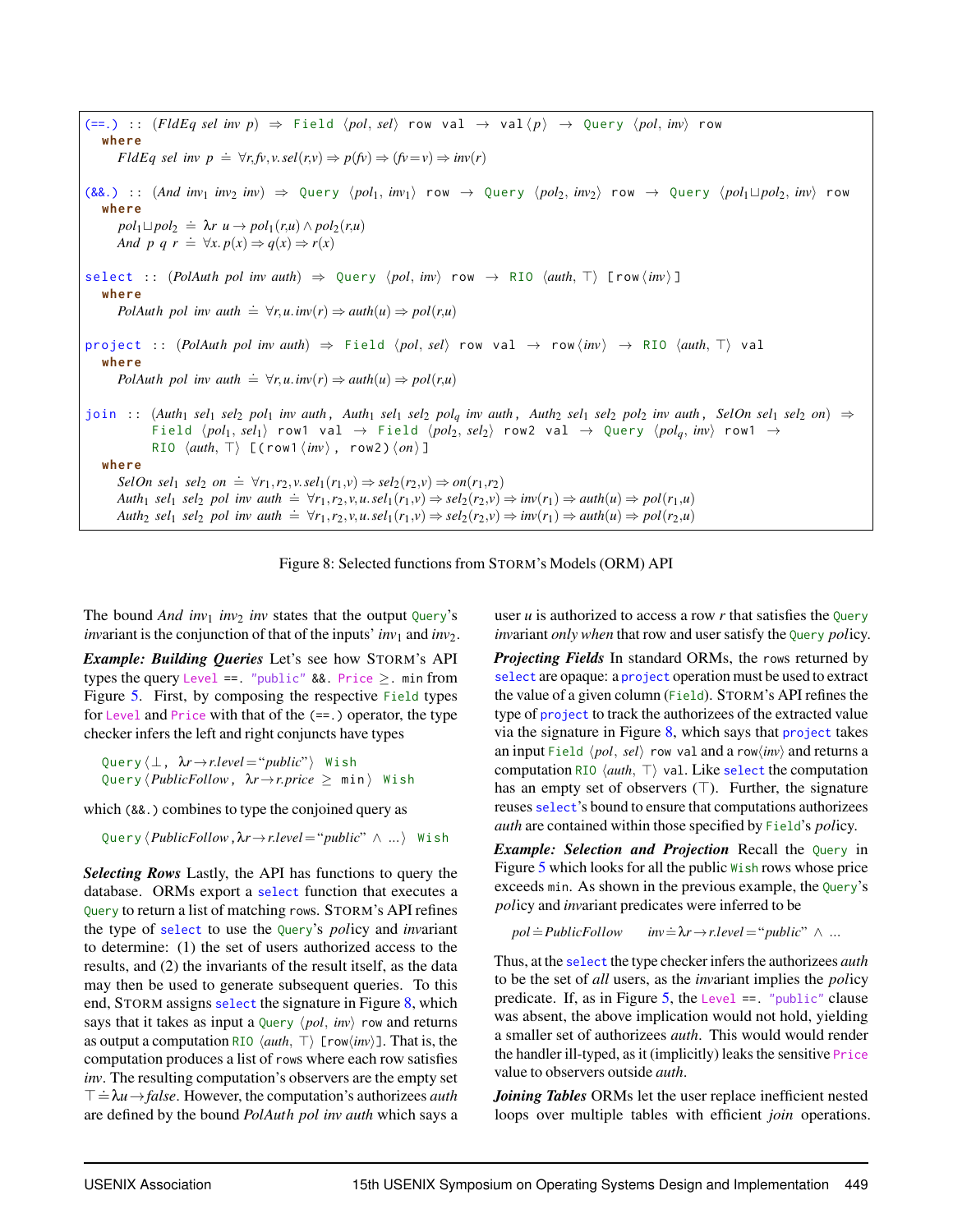STORM provides a *join* function that tracks (1) the authorizees of the sensitive data accessed by the query, and (2) the invariants of the resulting rows. STORM's join accounts for the policies in both tables via the signature in Figure [8.](#page-9-0) The type says that join takes as input the two Fields to join on (the ON clause) and a Query to filter the results (the WHERE clause), and returns a list of record pairs that satisfy the Query's *inv*ariant and the *on* condition. The *on* condition is defined by the *SelOn* bound which says the condition holds for rows  $r_1$  and  $r_2$  if their respective join fields are equal. Further, the resulting computation's authorizees *auth* are defined by the bounds  $Auth<sub>1</sub>$  and *Auth*<sup>2</sup> which limits *auth* to users authorized to view the join and query fields for the subset of rows selected by the query.

*Example: Join* Recall the controller in Figure [4](#page-5-1) which notifies the followers of a user after inefficiently computing them (flwUsrs) with two select queries: one to access the rows of the Follower table and one to get the corresponding rows of User. We can efficiently compute flwUsrs with a single join

```
let joinQ = User1 ==. user &&. Status ==. "ok"
flwUsrs <- join User2 UserId joinQ
```
which returns a list of (Follower, User) pairs whose second component are user's followers who can then be notified.

## 5.2 Controller & View API

Existing ORMs for effect-sensitive languages like Haskell encapsulate controllers and views in a monadic API to distinguish effectful DB and network computations from pure ones. STORM refines the monadic API to track the authorizees and observers of each controller computation.

*Controller API* The key element of the controller API is the monadic bind operator that sequences computations. When *c*<sup>1</sup> and  $c_2$  are computations, of type RIO a and RIO b respectively, the expression bind  $c_1$  ( $\lambda x \rightarrow c_2$ ) is the computation that runs *c*1, *binds* its result of type a to x *and then* runs *c*2. In Haskell and similar languages, sequential blocks

**do**  $\{x_1 \leftarrow e_1; \ldots, x_n \leftarrow e_n; e\}$ 

are translated to

bind  $e_1$  ( $\lambda x_1 \rightarrow \ldots$  bind  $e_n$  ( $\lambda x_n \rightarrow e$ ))

STORM's signature for bind (Figure [9\)](#page-10-0) ensures three properties of any sequential composition bind  $c_1$  ( $\lambda x \rightarrow c_2$ ).  $(Leak-free dom)$  First, we ensure that  $c_2$  does not leak sensitive information accessed in  $c_1$ . That is, we ensure that the observers *obs*<sub>2</sub> of *c*<sub>2</sub> are contained in the authorizees *auth*<sub>1</sub> of *c*<sub>1</sub>, via the bound *auth*<sub>1</sub>  $\sqsubseteq obs_2$ . *(Authorizee-strengthening)* Second, the the authorizees of the sequenced computation are *auth*<sub>1</sub> $\sqcup$ *auth*<sub>2</sub>: the users authorized to access the data read by *both* sub-computations. *(Observer-weakening)* Finally, the the observers of the sequenced computation are  $obs_1 \square obs_2$ : the users who are observers of *either* sub-computation.

<span id="page-10-0"></span>return :: a 
$$
\rightarrow
$$
 RIO  $\langle \bot, \top \rangle$  a  
\nbind ::  $(auth_1 \sqsubseteq obs_2) \Rightarrow$   
\nRIO  $\langleauth_1,auth_2 \rangle$  a  $\rightarrow$   
\n(a  $\rightarrow$  RIO  $\langleauth_1, obs_2 \rangle$  b)  $\rightarrow$   
\nRIO  $\langleauth_1 \sqcup \text{auth}_2, obs_1 \sqcap obs_2 \rangle$  b  
\nwhere  
\n $auth \sqsubseteq obs \doteq \forall u. obs(u) \Rightarrow author(u)$   
\nauthor :: RIO  $\langle \bot, \top \rangle$  { $u:User \mid u = sessionUser$ }  
\nrespond :: Text  $\rightarrow$  RIO  $\langle \bot, \lambda u \rightarrow u = sessionUser \rangle$  ()  
\nsendMail : [user  $\langle p \rangle$  ]  $\rightarrow$  Text  $\rightarrow$  RIO  $\langle \bot, p \rangle$  ()

Figure 9: Selections from STORM's Controller & View APIs

*View API* STORM's view API provides a function authUser whose signature (Figure [9\)](#page-10-0) states that it returns the identity of the currently authenticated session user. Handlers can use this function to determine suitable responses to HTTP requests, e.g., by constructing and executing DB queries using authUser  $(\S 3.2)$  $(\S 3.2)$ . The view API has a respond function whose signature, shown in Figure [9,](#page-10-0) specifies that it takes Text or JSON data and sends it back to the currently authenticated *sessionUser*. Recall that the *Leak-freedom* guarantee provided by the type of bind ensures that whenever respond is used, the recipient is authorized to view the data used to construct the corresponding Text or JSON payload. Unlike previous frameworks which require potentially unsafe declassification [\[6\]](#page-15-5), STORM's view API includes a way to sendMai1 responses to lists of users, where type checking ensures that data is disclosed per the application's centralized policy  $(\S 3.3)$  $(\S 3.3)$ .

# 5.3 Policies and Updates

Non-trivial applications require policies that relate rows *across* tables. (We found 9/11 of the benchmarks in our evaluation require policies that span tables  $\S 7.1$ .) For example, in the WishList app  $(\S 3.3)$  $(\S 3.3)$  we required that only the owner's followers be allowed to read the description of a non-public Wish. The follower relationship is naturally stored in a separate Follower table. Hence, we must support policies that say that access is allowed if *there exists* a particular row in a different table. In the case of WishList a user can view a descr for a Wish when there exists a row in the Follower table whose status is "ok" that relates the viewer with the Wish owner. The direct way to specify such a policy is with *existentially quantified* refinement predicates, or alternatively to add a *relational join* to the set of logical operations. Unfortunately, both of these approaches take the predicate language out of the efficiently SMT decidable fragment, thus precluding automatic verification.

*Witnessing Existentials with Predicates* STORM allows crosstable policies by using uninterpreted predicates to provide evidence that certain rows exist in (other) tables. First, the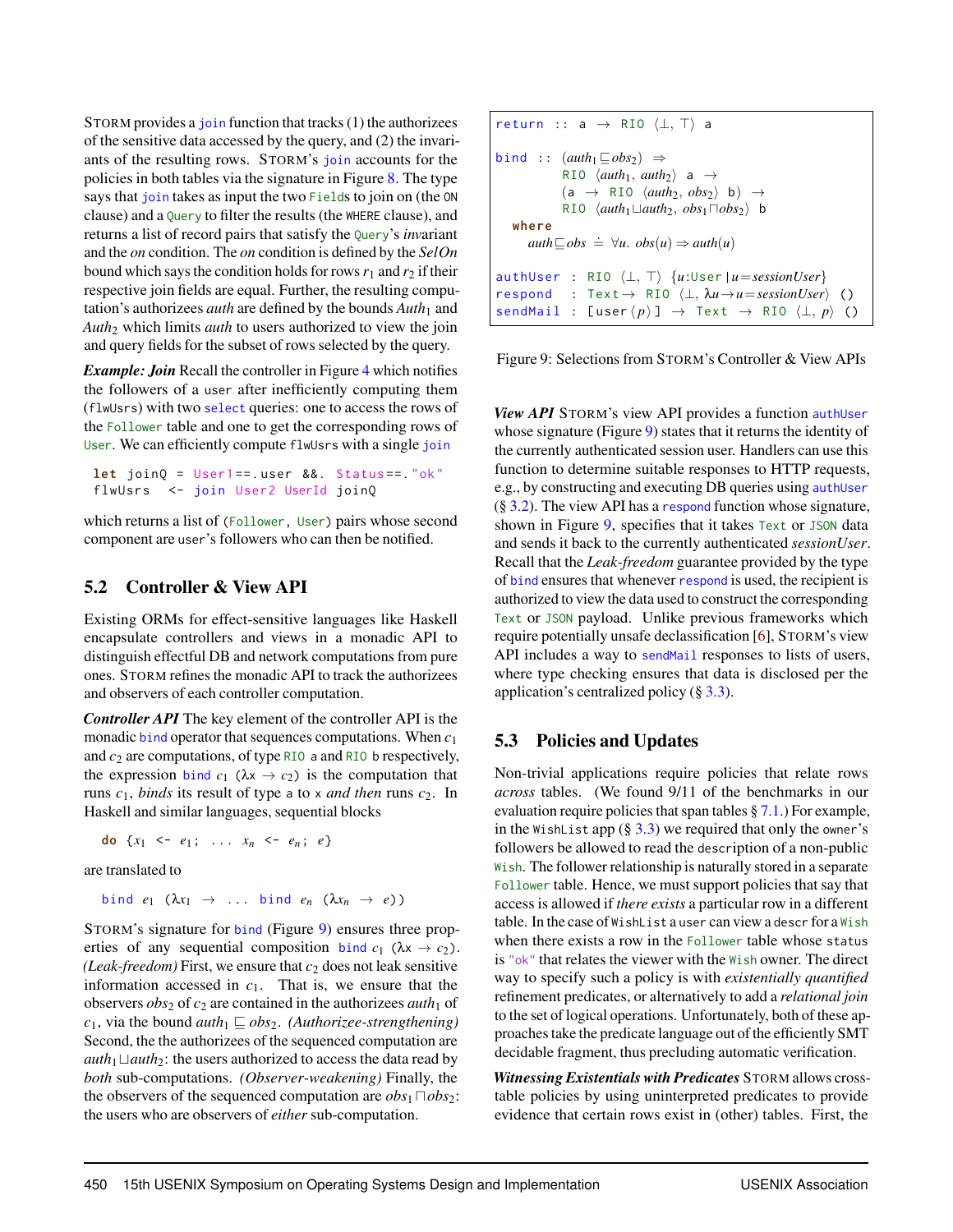policy **declare**s there is a suitable relation without providing any definition for it. For example, in Figure [2](#page-4-0) we declare a binary follows predicate that holds for a pair of users. Second, the policy asserts that each record establishes the predicate holds for the tuple of values in the record. This predicate is then added as an *invariant* that holds of every record of the corresponding table. For example, in Figure [2](#page-4-0) we assert that, e.g., OkFollows holds for each Follower record. Consequently, the type checker assumes that every term of type Follower satisfies the invariant, and hence, provides concrete evidence that the follows relationship holds between users in the record's fields, *if* the status is "ok". In this way, STORM lets us specify crosstable policies, while ensuring refinements stay decidable.

*Predicates vs. Updates* Predicates are timeless: once the relationship is established it holds forever. This is problematic, e.g., if the record is updated or deleted, which would require us to similarly invalidate those invariants in the code. We reconcile the tension between timeless predicates and updates by separating two goals: (1) provide security guarantees *locally* within a single controller action, and (2) reflect the effects of updates and deletions *globally* across multiple controller actions. That is, locally, we want that within a single action, a Alice should be able to view Bob's wishes only if at *some* point during the action the Follower table contained a tuple (Alice, Bob, "ok"). However, if during an action, Bob revoked access, e.g., by updating the "ok" to "no", then in *subsequent* controller actions we must deny Alice access.

*Soundness via Monotonicity and Erasure* Our uninterpretedpredicate method achieves these goals as follows. First, we impose a syntactic restriction that the predicates appear positively (i.e., not under a negation). Implicitly, the predicates are interpreted to be true if they held of *any* database snapshot during the handler action. In other words, the predicates are *monotonic*: i.e., once established, they continue to hold till the end of the action. Second, STORM's compositional design *erases* the assertions at the end of each controller action, as each action is checked in isolation starting with no assertions. That is, the assertions must be re-established by future actions by querying the database, ensuring that if one action updates the database, e.g., to revoke privileges, then accesses will be prevented in subsequent handler actions. Thus, monotonicity lets us soundly enforce the policy locally in an action, and erasure lets us propagate the effects of updates globally across actions, essentially by viewing the predicates as holding *per handler action*.

# <span id="page-11-0"></span>6 Verification

We establish the security guarantees of STORM in two steps. First, we implement a formally verified Labeled IO (LIO) *library* [\[10\]](#page-15-9), whose API ensures that well-typed *clients* do not throw dynamic IFC exceptions, i.e., do not leak. Second, we use our typed LIO library to implement  $\lambda_{STORM}$ , a simplified *reference implementation* of the STORM API. (Unlike  $\lambda_{\text{STORM}}$ ,

the full STORM implementation supports tables with arbitrary many columns and SQL types, and implements DB queries using existing ORM libraries backed by SQL databases.) As well-typed  $\lambda_{\text{STORM}}$  applications are well-typed LIO clients, we are guaranteed they do not leak.

*IFC with Labeled Values* In LIO, Labels are elements from a lattice whose partial order  $\sqsubseteq$  specifies *allowed* flows [\[10\]](#page-15-9). LIO secures data by wrapping it with Labels indicating the level at which it is visible

```
data Labeled a = {val: a, lbl: Label}
```
LIO enforces IFC by maintaining an *ambient* (or *current*) label  $l_c$  which keeps track of the most sensitive value read during the computation. The ambient label  $l_c$  *starts* at  $\perp$  and is *updated*, i.e., monotonically increased using the labels of the sensitive data accessed during the computation. The system enforces IFC by *blocking* any output to a security level *below lc*, as this would correspond to an (undesirable) information flow from a high (e.g., Secret) level to a low (e.g., Public) level. The undesirable flow is blocked via a dynamic IFC exception that aborts the computation.

*Refined LIO Computations* LIO encapsulates secure computations in a *monadic* interface that systematically creates, propagates, updates labels to enforce IFC. To this end, LIO structures computations as *label-transformers* of type LIO a which are functions that take as argument the *current* label *l* and returns the *updated* label *l'* and the computation's result: a value of type a.  $\lambda_{\text{STORM}}$  refines LIO a to implement the computation type  $(\S 5)$  $(\S 5)$  as

```
type RIO \langle \textit{auth}, \textit{obs} \rangle a =
     {l:Label | l \subseteq obs} \rightarrow ({l':Label | l' \sqsubseteq l \sqcup \text{auth}}, a)
```
The precondition requires that *obs* over-approximates the observers who are given access by the computation's ambient label *l*. The postcondition ensures that the updated label *l'* includes the authorizees for the computation.

*Verified RIO API* We make the RIO type abstract, and let developers write secure applications by exposing a monadic API (bind and return) extended with three operations. (1) label l v protects a value v by wrapping it with a label l. The operation enforces IFC by *checking* that the label 1 is not below the ambient label lc. If the check fails, the program aborts with a (dynamic) IFC error  $[10]$ . (2) unlabel 1 $\nu$  takes a labeled value lv of type Labeled a and returns a computation producing the (unwrapped) a value. unlabel ensures the ambient label is updated at each sensitive data access by raising the ambient label to be at least that of  $1v$ 's label. (3) downgrade 1 k lets us safely unlabel Boolean-valued computations by taking *ceiling* label l and a Boolean-valued computation k, and then executes k *at* label 1, updating the ambient label to  $1c \perp 1$ : Crucially, if the computation k's label exceeds the ceiling l, then downgrade returns a *default* value False. This ensures that the True result is only observed for computations that safely occur *under* the ceiling l. We type the RIO API with refinements that verify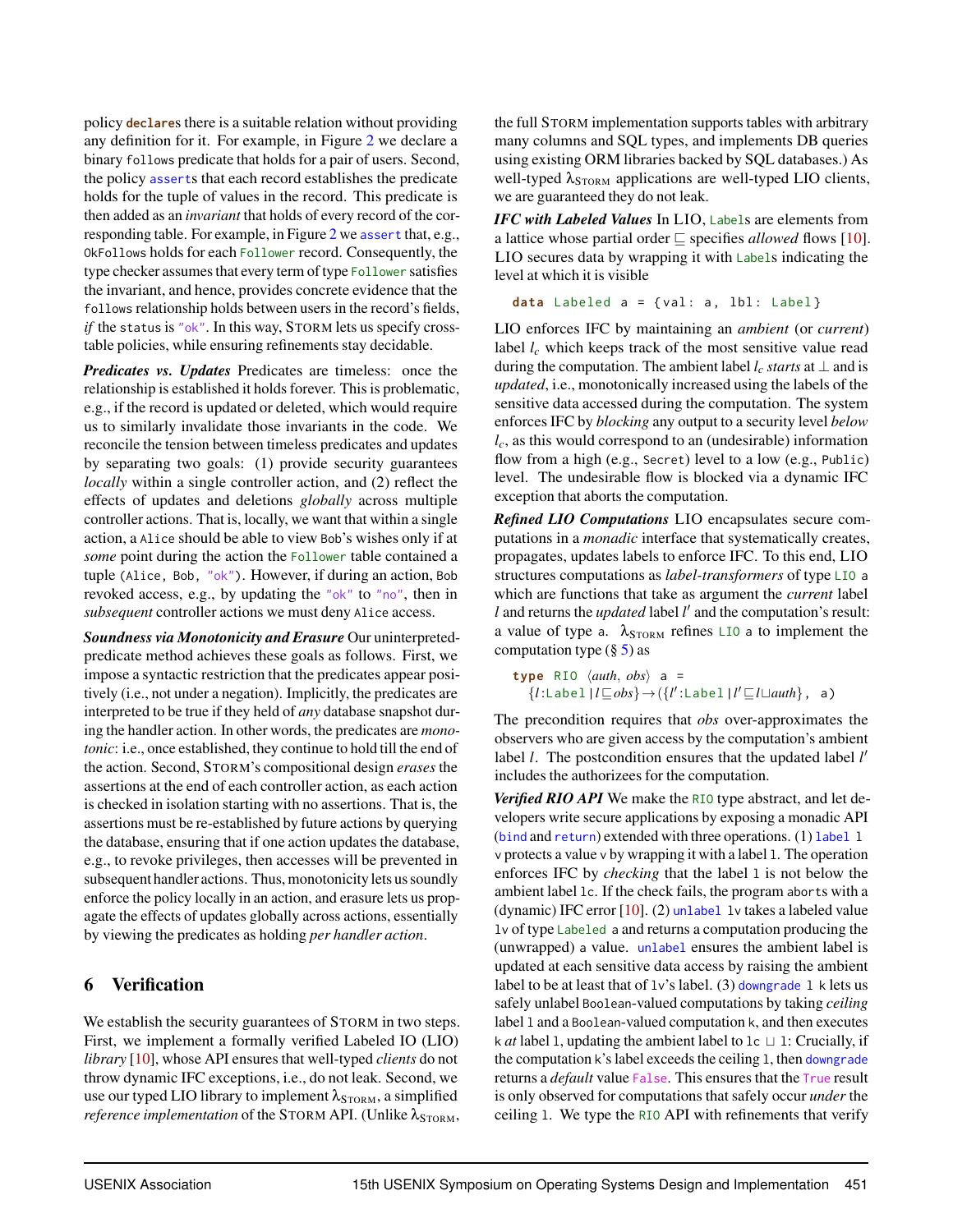(a) the  $\lambda_{STORM}$  implementation of the API type-checks, and (b) well-typed clients do not throw IFC exceptions.

*Policies* For brevity, in  $\lambda_{\text{STORM}}$  we assume the DB stores a single type Val of primitive values and that each table has exactly two columns. In λ<sub>STORM</sub>, a data-dependent *policy* is a function that maps DB rows' Values to Labels that protect access to each column

**type** Policy = Val → Val → Label

A Spec declares the policy for a table via one per column

**data** Spec =  $\{p_1 : \text{Policy}, p_2 : \text{Policy}\}$ 

*Tables* A DB Row is a pair of labeled values

**data** Row =  $\{f_1:$ Labeled Val,  $f_2:$ Labeled Val}

We define a type for Rows that are protected by the Spec *s* via the refinement *sat s r* which states that the row *r*'s columns are labeled per *s*' policies

**type** RowS  $s = \{r:Row \mid sat \ s \ r\}$ where *sat*  $s \, r \doteq \wedge_{i \in 1,2} s.p_i \, r.f_1.val \, r.f_2.val = r.f_i.1b1$ 

Thus, we implement database Tables as a package

**data** Table = {*spec* : Spec , *rows*: [ RowS *spec*]}

comprising a policy specification *spec*, and a collection of *rows* protected by labels satisfying *spec*. Thus, type checking ensures that every Table contains rows that are protected as mandated by the Table's spec.

*Verified ORM*  $\lambda_{\text{STORM}}$  implements the models API (Figure [8\)](#page-9-0) on top of our refined LIO interface in about 800 lines of code. We use label and unlabel to respectively implement insert and project. We implement Query using an algebraic datatype indexed with predicates that respectively represent the *pol*icy, and *inv*ariant associated with the query. Finally, we use downgrade to implement select, update and join and verify their correctness with a reference eval function that represents query semantics at the type-level. We use LIQUIDHASKELL to verify [\[65\]](#page-17-12) that  $\lambda_{\text{STORM}}$  implements the API, which, coupled with previously established non-interference results for LIO [\[6,](#page-15-5) [10\]](#page-15-9) proves  $\lambda_{\text{STORM}}$  applications do not leak.

#### <span id="page-12-0"></span>7 Evaluation

We evaluate STORM by asking three questions: How *expressive* is STORM's policy specification mechanism? (§ [7.1\)](#page-12-1) What typing *burden* does STORM's static verification place on developers? (§ [7.2\)](#page-13-0) Does STORM *reduce* the code that developers need to get right in real applications? (§ [7.3\)](#page-13-1)

## <span id="page-12-1"></span>7.1 Expressiveness

We evaluate the expressiveness of STORM's specification mechanism porting the *security policies* of nine case studies spanning four state-of-the-art approaches for centralized

<span id="page-12-2"></span>

| Svstem            | <b>Benchmark</b> | Model | Policy |  |
|-------------------|------------------|-------|--------|--|
| URFLOW            | secret           | 8     | 9      |  |
|                   | poll             | 14    | 16     |  |
|                   | calendar         | 15    | 29     |  |
|                   | gradebook        | 18    | 24     |  |
|                   | forum            | 19    | 34     |  |
| <b>JACOUELINE</b> | conference       | 42    | 46     |  |
|                   | course           | 32    | 11     |  |
|                   | health           | 79    | 23     |  |
| <b>HAILS</b>      | gitstar          | 16    | 21     |  |
| <b>LWEB</b>       | bibifi           | 312   | 101    |  |

Table 1: Expressiveness comparison: Numbers are LOC.

policy enforcement in web applications, summarized in Table [1:](#page-12-2) (i) From URFLOW [\[14\]](#page-15-13) we ported a minimal application for storing Secrets; a message Forum with fine-grained access-control; a Calendar app where users share details of their schedule specifying who may learn details about it; and an anonymous Poll app where the creator can draft a poll and later mark it as live; (ii) From HAILS [\[66\]](#page-17-13) we ported GitStar, a code hosting web platform inspired by GitHub; (iii) From JACQUELINE [\[5\]](#page-15-4) we ported a Conference manager that supports designation of roles, paper submissions, assignment of reviews and review submissions; a Course manager that allows instructors and students to organize assignments and submissions; a HealthRecord Manager based on the HIPAA privacy standards; (iv) From LWEB [\[6\]](#page-15-5) we ported BIBIFI, a web-site to host the "Build it, Break it, Fix it" security-oriented programming contest [\[67\]](#page-17-14).

URFLOW*'s* specification language is the closest to ours: policies are specified as declarative SQL queries over the DB state, instead of STORM's logical assertions. As such, we found porting URFLOW policies to STORM to be straightforward.

JACQUELINE uses multi-faceted execution to dynamically enforce policies specified as boolean functions. We were able to express all but one policy from the JACQUELINE case studies. The sole exception was a policy from the Conference manager where conflicts between PC members and papers are stored in a PaperPCConflict table. A PC member can only see the author and the content of a paper if there is *no* conflict present in this table. Our specification language does not support policies that depend on the *absence* of rows, and we thus have to express conflicts differently. Like in URFLOW, policies in STORM are limited to those that can be proven to hold issuing simple queries to the database, including joins, but without using more complex features like grouping or sorting rows, which we leave to future work.

HAILS *and* LWEB use labels to dynamically enforce policies. The policies in their case studies directly ported over to STORM. In many situations we were able to specify the requirements in a more natural and declarative way. Specifically, HAILS and LWEB accommodate data-dependent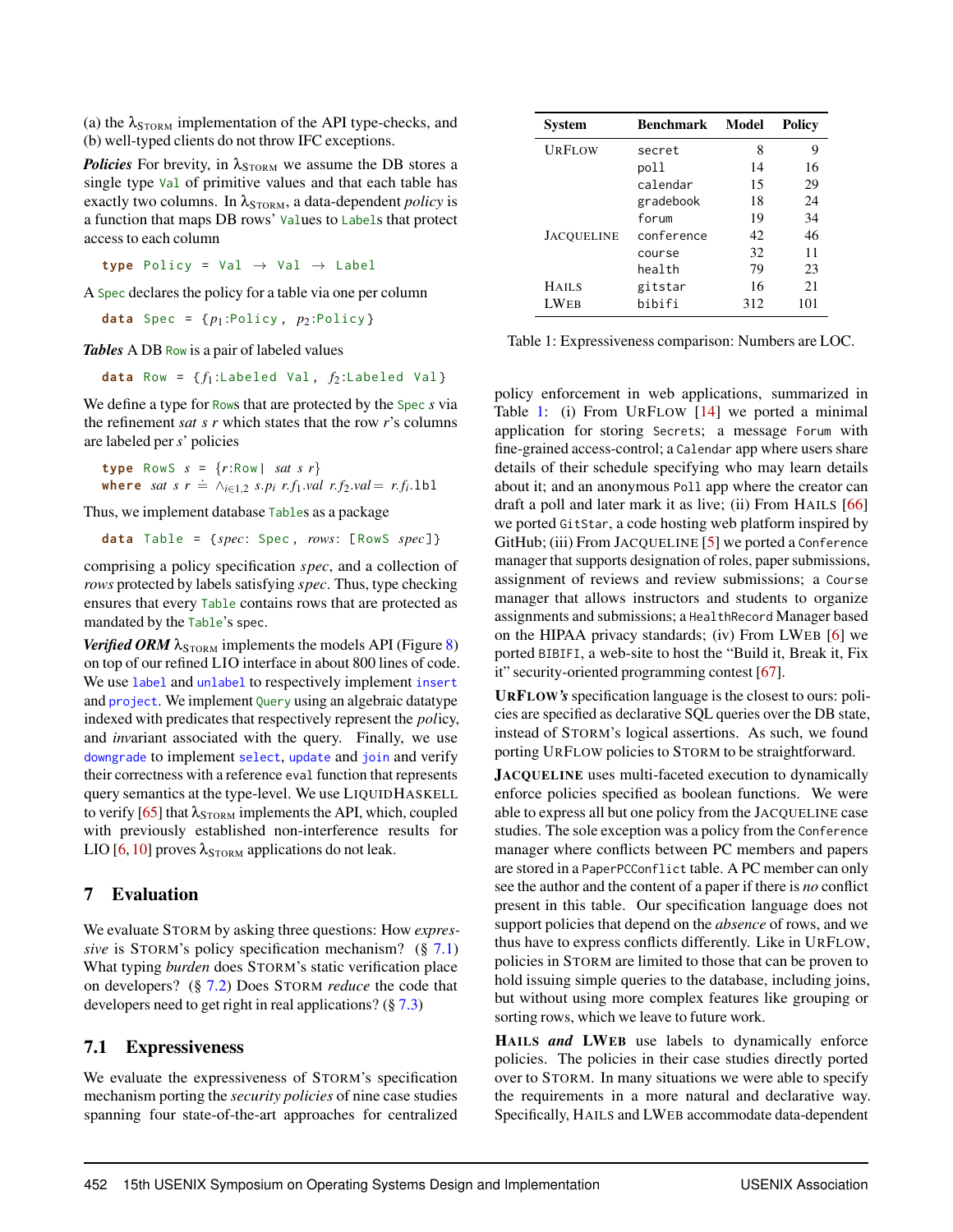policies by querying the database at runtime to associate labels with meaning derived from the database state. For example, to even specify the Follow in the wishlist app  $(\S 3)$  $(\S 3)$  one needs to query the database to check a corresponding Follower record exists. This is a problem. First, they duplicate DB queries as the data returned by these policy queries is often *also* relevant for the application logic. Worse, the queries may leak or fail, making it hard to reason about policy specification. In LWEB, such queries are *trusted* and written outside their declarative policy specification language. But even when they are *not* trusted (e.g., as in HAILS), exceptions in policy specification code due to failed (or unsafe) queries are hard to debug.

## <span id="page-13-0"></span>7.2 Effort

We evaluate the burden that STORM's static typing puts on the programmer by implementing three case-studies—WishList (§ [3\)](#page-3-0) and the Course and Conference apps from JACQUELINE. We pick these because they have a wide range of policies that were previously thought to only be enforceable dynamically.

**WishList** (§ [3\)](#page-3-0) allows users to save wishes and browse those of other users. We implemented a version with the PublicFollow policy which allows access to others' wishes when the wish is public or the user is a follower.

**Conference** [\[5\]](#page-15-4) models a conference manager with a blind review process. Users can be authors of papers or PC members who write reviews. STORM enforces several policies: only a PC member should be able to view data that could reveal the identity of a reviewer; scores or the overall decision should be viewable by non-PC users only when the PC has made decisions public; even in the public stage, a paper's reviews should only be accessible to PC members or the papers' authors; some data like a paper's text should be visible to the PC or authors, but can be made public if the paper has been accepted.

**Course** [\[5\]](#page-15-4) is a course management system with two kinds of users: students who enroll in courses, receive assignments and turn in submissions, and instructors who grade submissions and send final scores. STORM enforces policies like: only the instructor of the class or the student can view certain data like the student's final grade for the class; only the instructor or the authoring student can access an assignment submission.

*Typing Annotations* Static enforcement requires programmers to write some untrusted (and verified) type annotations. STORM uses the off-the-shelf LIQUIDHASKELL checker whose inference engine reduces the typing annotations needed for verification [\[68\]](#page-17-15). Hence, programmers need only annotate the *allows* and *gives* labels for top-level controllers with assertions describing the access provided by the controller. Many of these are *trivial* assertion where the computation (1) does not read or output sensitive data and may be typed RIO  $\langle \perp, \perp \rangle$  a or (2) is not composed with other sensitive computations and may be typed RIO  $\langle \top, \bot \rangle$  a. The remainder

express restrictions specified in policies, as exemplified by the signature for Conference's getReviews controller:

 $p:$  Paper  $\rightarrow$  RIO  $\langle \lambda v \rightarrow PcOrAuth(v,p), \top \rangle$  [Review]

This says that user *v* can access the Reviews of *p* only if *v* is on the PC or the decisions have been made and *v* authored *p*.

*Quantitative Evaluation* Table [2](#page-14-0) summarizes our quantitative evaluation of the programmer effort needed for static enforcement. For each case-study, we show (1) the total lines of code of the application split across the client (where applicable), server, the DB model, and the policy specification; (2) the typing annotations required to statically verify that the server code conforms to the policy; and (3) the time taken to verify the application. Overall, our results show the programmer overhead is modest: 1 line of type (resp. non-trivial type) annotations every 19 (resp. 29) lines of code across the three case studies. We measured verification times using a commodity laptop running Arch Linux with 16GB of memory and a quad core Intel(R) Core(TM) i7-8550U CPU @ 1.80GHz processor. While the results show room for improvement the times themselves were acceptable for interactive development: refinement type checking is modular and the developer focuses on one controller at a time, for which verification typically takes a few seconds.

# <span id="page-13-1"></span>7.3 Auditability

The ultimate proof-of-the-pudding is: *does* STORM *reduce the amount of code the developer has to get right in real web applications?* To answer this question, we built and deployed two new applications: VOLTRON and DISCO. In both applications, the code is divided into a browser-based *client* written using the VUE.JS framework [\[69\]](#page-17-16) and a STORM *server* that handles and provides sensitive data. The client does not know anything about the security policies: all enforcement is done server-side, where the policies are used to statically restrict how data is provided in response to client requests.

VOLTRON allows instructors to simultaneously view the progress of multiple *groups* of students collaborating on in-class programming exercises. *Administrators* can create new *classes* and assign them an instructor. *Instructors* can then enroll students and assign them to groups. Each *group* is assigned a *hash* which gives them access to a text buffer that is synchronized in real-time using Google's firebase service [\[70\]](#page-17-17), providing collaborative editing. While students can only access their group's buffer, instructors can view all their classes' buffers. VOLTRON has two essential policies: (1) only administrators can create classes and only instructors can enroll students to a class; and (2) a group's buffer is only accessible to the group's members and the class' instructor. We deployed VOLTRON for four month in Fall 2020 and regularly use it in two classes with about 50 and 100 students. DISCO abbreviates *Distant Socialing*, an application that simulates the "hallway track" for facilitating social interaction in, e.g., a conference or workshop. In DISCO, an *organizer*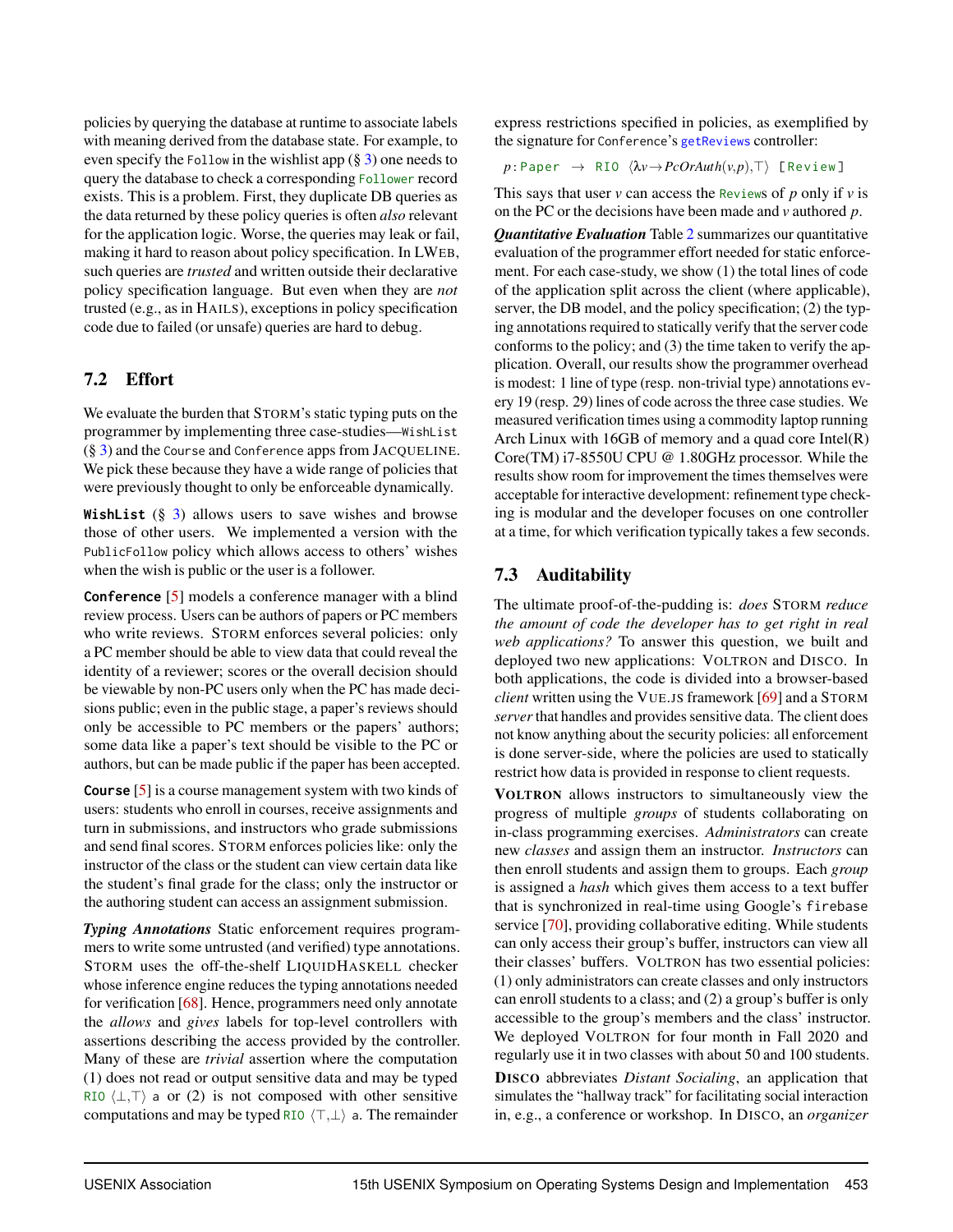<span id="page-14-0"></span>

| <b>Application</b> | <b>LOC</b> |                             |     |      | Ver. (s) |     |
|--------------------|------------|-----------------------------|-----|------|----------|-----|
|                    |            | Server Models Policy Client |     |      | Annot.   |     |
| Conference         | 644        | 25                          | 57  |      | 43 (32)  | 79  |
| Course             | 198        | 24                          | 19  |      | 5(1)     | 20  |
| WishList           | 334        | 12                          | 21  |      | 20(12)   | 27  |
| Voltron            | 756        | 32                          | 37  | 1012 | 29(17)   | 44  |
| Disco              | 859        | 43                          | 32  | 4630 | 43(16)   | 120 |
| <b>Total</b>       | 2851       | 140                         | 166 | 5844 | 125(72)  | 290 |

Table 2: Time (in seconds) to verify each application and lines taken by *Server* code, DB *Model* definitions, *Policy* specification code, *Client* code and typing *Annotations*. Non-trivial typing annotations are shown within parentheses.

can set up video chat rooms for *attendees* to join and talk to each other. Once logged in, attendees find themselves in the "Lobby" where they can see other users currently connected and view their "badges". Users can choose to "join" a room, in which case they enter a video chat with the other participants in that room. Organizers can limit the capacity of rooms and broadcast announcements to all users. Additionally, attendees can directly message each other. The majority of DISCO's policies correspond to some form of access control—e.g., operations like managing rooms and sending invitations are restricted to organizers, and personal details about individuals can only be edited by those users. We do, however, enforce two information flow policies: (1) only the recipient of a direct message is allowed to see its content; and (2) if a user has their visibility set to private, only people currently in their room can see their location.

DISCO was deployed at the Programming Languages Mentoring Workshop (PLMW) in June 2020 and at the Verification Mentoring Workshop (VMW) in July 2020. In the latter, we had about 107 registered users in all and a peak of 55 users using DISCO simultaneously. The application elicited very positive responses from users who wrote: "DISCO is great, it has been fantastic having it as a platform for social interactions at VMW!", "In my experience, DISCO worked amazingly well!", and "DISCO was among the best parts of VMW this year".

*Quantitative Evaluation* Table [2](#page-14-0) compares the size of the policy specification code—that the developer has to get right with the rest of the web application: the implementation of the server, and additionally the JavaScript clients for VOLTRON and DISCO. We find that for real applications like VOLTRON and DISCO, which require many controllers to implement the application functionality, STORM's policies account for under 4% of the server code, and under 1% if we include the client.

*Discussion* STORM helped discover an information flow bug in DISCO that arose due to the subtle interaction of two seemingly independent features—and would likely have gone unnoticed otherwise. First, DISCO users can set their *visibility* to private and the UI, accordingly, should not reveal to others when they join a room. Second, each DISCO room has an associated *topic* which is protected by a policy that allows users inside the room to change it. A type error alerted us to a conflict between these policies. In particular, enforcing the topic policy could implicitly reveal the location of an invisible user (violating the first policy). We designed and implemented VOLTRON without using explicit policies, and only added them afterwards. While the process of building VOLTRON took several person-months, the verification process required only minor changes to the code—including the checks that eliminated the implicit leak—and was finished in under two days. Our experience suggests developers informally consider policies when programming and structure code to facilitate verification.

## 8 Conclusion & Future Work

We presented the STORM framework for writing MVC-style web applications with statically enforced, data dependent security policies. STORM shows how the MVC architecture naturally lends itself to IFC, by centralizing policies as part of the model and then using a type-refined ORM API to track information flow across database queries and handler computations.

The RIO monad is the glue that binds together the different elements of STORM to precisely track the *effects*—each computation's authorizees and observers—needed to enforce IFC. In principle, it should be possible to integrate our approach to any language that supports similar fine-grained effect tracking. On the flip side, however, a limitation of our design is that programmers have to structure their controllers in the restricted RIO monad which limits the effects available to them. Our evaluation shows how a broad range of effects (database queries, HTTP requests, emails, random number generation) can be integrated into the RIO monad which sufficed to build real web applications. It would be interesting to investigate how to securely integrate other classes of effects (e.g., exceptions which are historically leaky).

Another limitation apparent from our models API is that it takes some toil to extend STORM to support DB operations like select or join, which restricts the DB queries the developer can write. In future work, it would be valuable to see how to support more expressive queries by designing a way to systematically and automatically refine an ORM library that supports a large fragment of SQL.

## Acknowledgments

Many thanks to the reviewers and Geoff Voelker for providing excellent feedback on early drafts of this work. We are especially grateful to our shepherd Jon Howell for spending hours to help illuminate murky passages in the exposition. This work was supported by the NSF under grant no. CNS-1514435, CCF-1943623, CCF-1918573, CCF-1911213, CNS-2048262, and by generous gifts from Microsoft Research and Cisco.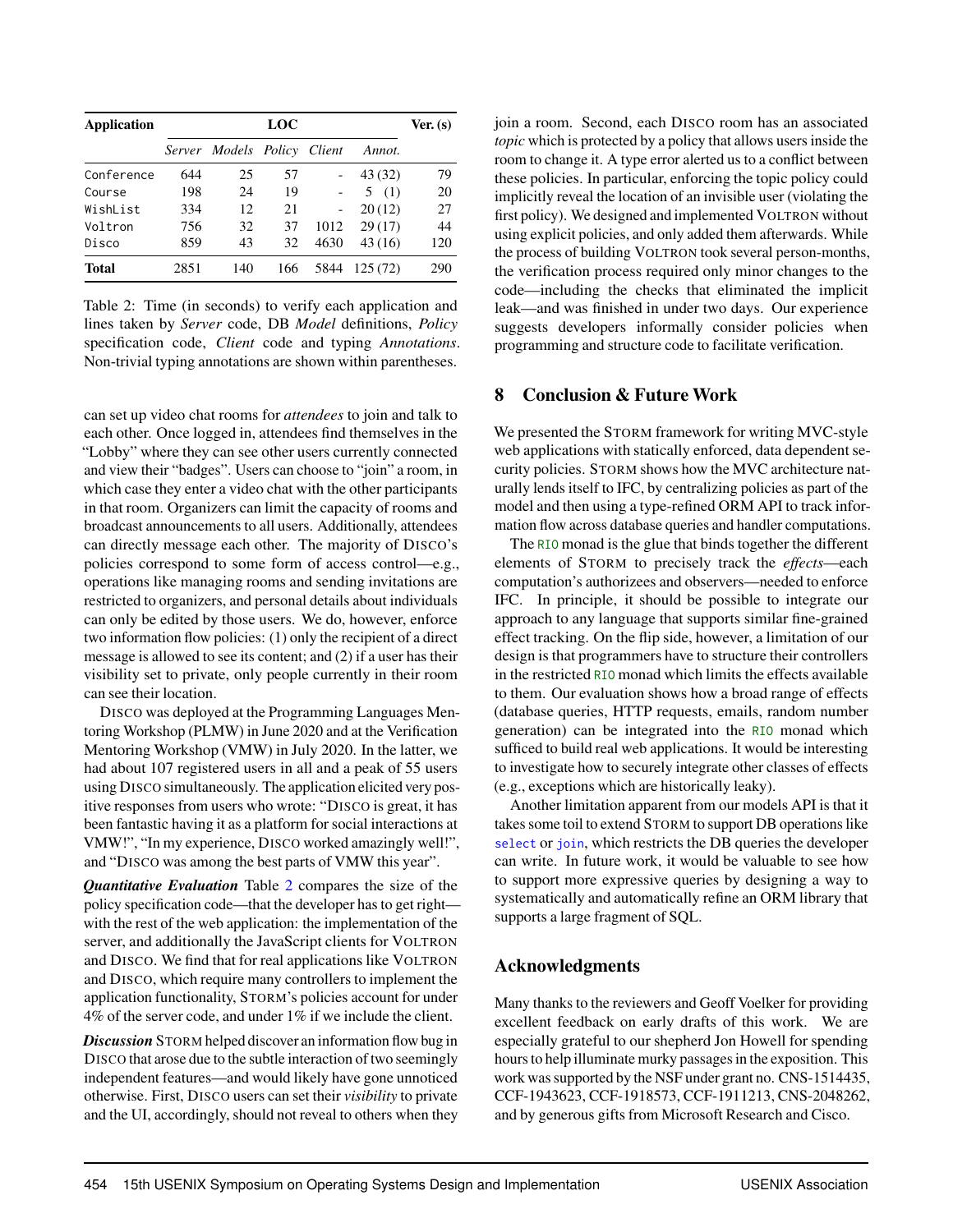## References

- <span id="page-15-0"></span>[1] T. Bar, "Notifying our developer ecosystem about a photo api bug," 2018, [https://developers.facebook.](https://developers.facebook.com/blog/post/2018/12/14/notifying-our-developer-ecosystem-about-a-photo-api-bug/) [com/blog/post/2018/12/14/notifying-our-developer](https://developers.facebook.com/blog/post/2018/12/14/notifying-our-developer-ecosystem-about-a-photo-api-bug/)[ecosystem-about-a-photo-api-bug/.](https://developers.facebook.com/blog/post/2018/12/14/notifying-our-developer-ecosystem-about-a-photo-api-bug/)
- <span id="page-15-1"></span>[2] The OWASP Foundation, "OWASP Top Ten," 2020, [https://owasp.org/www-project-top-ten/.](https://owasp.org/www-project-top-ten/)
- <span id="page-15-2"></span>[3] ——, "Top 10 2013," 2013, [https://wiki.owasp.org/](https://wiki.owasp.org/index.php/Top_10_2013-Top_10) [index.php/Top\\_10\\_2013-Top\\_10.](https://wiki.owasp.org/index.php/Top_10_2013-Top_10)
- <span id="page-15-3"></span>[4] D. B. Giffin, A. Levy, D. Stefan, D. Terei, D. Mazières, J. Mitchell, and A. Russo, "Hails: Protecting data privacy in untrusted web applications," *Journal of Computer Security*, vol. 25, 2017.
- <span id="page-15-4"></span>[5] J. Yang, T. Hance, T. H. Austin, A. Solar-Lezama, C. Flanagan, and S. Chong, "Precise, dynamic information flow for database-backed applications," in *PLDI*. New York, NY, USA: ACM, 2016, pp. 631–647.
- <span id="page-15-5"></span>[6] J. Parker, N. Vazou, and M. Hicks, "Lweb: information flow security for multi-tier web applications," *PACMPL*, vol. 3, no. POPL, pp. 75:1–75:30, 2019. [Online]. Available: <https://doi.org/10.1145/3290388>
- <span id="page-15-6"></span>[7] T. Armerding, "The IoT: Too big (and buggy) to patch?" 2018, [https://www.synopsys.com/blogs/software](https://www.synopsys.com/blogs/software-security/iot-big-buggy-patch/)[security/iot-big-buggy-patch/.](https://www.synopsys.com/blogs/software-security/iot-big-buggy-patch/)
- <span id="page-15-7"></span>[8] D. Stefan, "LambdaChair policy," 2014, [https://github.com/deian/lambdachair/blob/master/](https://github.com/deian/lambdachair/blob/master/LambdaChair/Policy.hs) [LambdaChair/Policy.hs.](https://github.com/deian/lambdachair/blob/master/LambdaChair/Policy.hs)
- <span id="page-15-8"></span>[9] N. Vazou, E. L. Seidel, R. Jhala, D. Vytiniotis, and S. L. Peyton Jones, "Refinement types for haskell," in *ICFP*, J. Jeuring and M. M. T. Chakravarty, Eds. ACM, 2014, pp. 269–282. [Online]. Available: <https://doi.org/10.1145/2628136.2628161>
- <span id="page-15-9"></span>[10] D. Stefan, D. Mazières, J. C. Mitchell, and A. Russo, "Flexible dynamic information flow control in the presence of exceptions," *J. Funct. Program.*, vol. 27, p. e5, 2017. [Online]. Available: <https://doi.org/10.1017/S0956796816000241>
- <span id="page-15-10"></span>[11] S. Chong, J. Liu, A. C. Myers, X. Qi, K. Vikram, L. Zheng, and X. Zheng, "Secure web application via automatic partitioning," in *SOSP*, T. C. Bressoud and M. F. Kaashoek, Eds. ACM, 2007, pp. 31–44. [Online]. Available: <https://doi.org/10.1145/1294261.1294265>
- <span id="page-15-11"></span>[12] B. J. Corcoran, N. Swamy, and M. Hicks, "Cross-tier, label-based security enforcement for web applications," in *SIGMOD*, 2009, pp. 269–282.
- <span id="page-15-12"></span>[13] A. Yip, X. Wang, N. Zeldovich, and M. F. Kaashoek, "Improving application security with data flow assertions," *SOSP*, 2009.
- <span id="page-15-13"></span>[14] A. Chlipala, "Static checking of dynamically-varying security policies in database-backed applications," in *OSDI*, 2010.
- <span id="page-15-14"></span>[15] D. A. Schultz and B. Liskov, "IFDB: decentralized information flow control for databases," in *Eurosys*, Z. Hanzálek, H. Härtig, M. Castro, and M. F. Kaashoek, Eds. ACM, 2013, pp. 43–56. [Online]. Available: <https://doi.org/10.1145/2465351.2465357>
- <span id="page-15-15"></span>[16] M. Guarnieri, M. Balliu, D. Schoepe, D. Basin, and A. Sabelfeld, "Information-flow control for database-backed applications," in *2019 IEEE European Symposium on Security and Privacy (EuroS P)*, 2019, pp. 79–94.
- <span id="page-15-16"></span>[17] A. Sabelfeld and A. Myers, "Language-based information-flow security," 2003. [Online]. Available: [citeseer.ist.psu.edu/article/sabelfeld03languagebased.](citeseer.ist.psu.edu/article/sabelfeld03languagebased.html) [html](citeseer.ist.psu.edu/article/sabelfeld03languagebased.html)
- <span id="page-15-17"></span>[18] A. Sabelfeld and A. Russo, "From dynamic to static and back: Riding the roller coaster of information-flow control research," in *International Andrei Ershov Memorial Conference on Perspectives of System Informatics*. Springer, 2009, pp. 352–365.
- <span id="page-15-18"></span>[19] T. H. Austin, J. Yang, C. Flanagan, and A. Solar-Lezama, "Faceted execution of policy-agnostic programs," in *PLAS*, 2013.
- [20] I. Roy, D. E. Porter, M. D. Bond, K. S. McKinley, and E. Witchel, "Laminar: Practical Fine-grained Decentralized Information Flow Control," in *PLDI*. ACM, 2009, pp. 63–74.
- [21] C. Hritcu, M. Greenberg, B. Karel, B. C. Pierce, and G. Morrisett, "All your ifcexception are belong to us," in *2013 IEEE Symposium on Security and Privacy*. IEEE, 2013, pp. 3–17.
- <span id="page-15-19"></span>[22] J. Yang, K. Yessenov, and A. Solar-Lezama, "A language for automatically enforcing privacy policies," 2012.
- <span id="page-15-20"></span>[23] M. Ngo, N. Bielova, C. Flanagan, T. Rezk, A. Russo, and T. Schmitz, "A better facet of dynamic information flow control," in *Companion Proceedings of the The Web Conference 2018*, 2018, pp. 731–739.
- <span id="page-15-21"></span>[24] D. Devriese and F. Piessens, "Noninterference through secure multi-execution," in *2010 IEEE Symposium on Security and Privacy*. IEEE, 2010, pp. 109–124.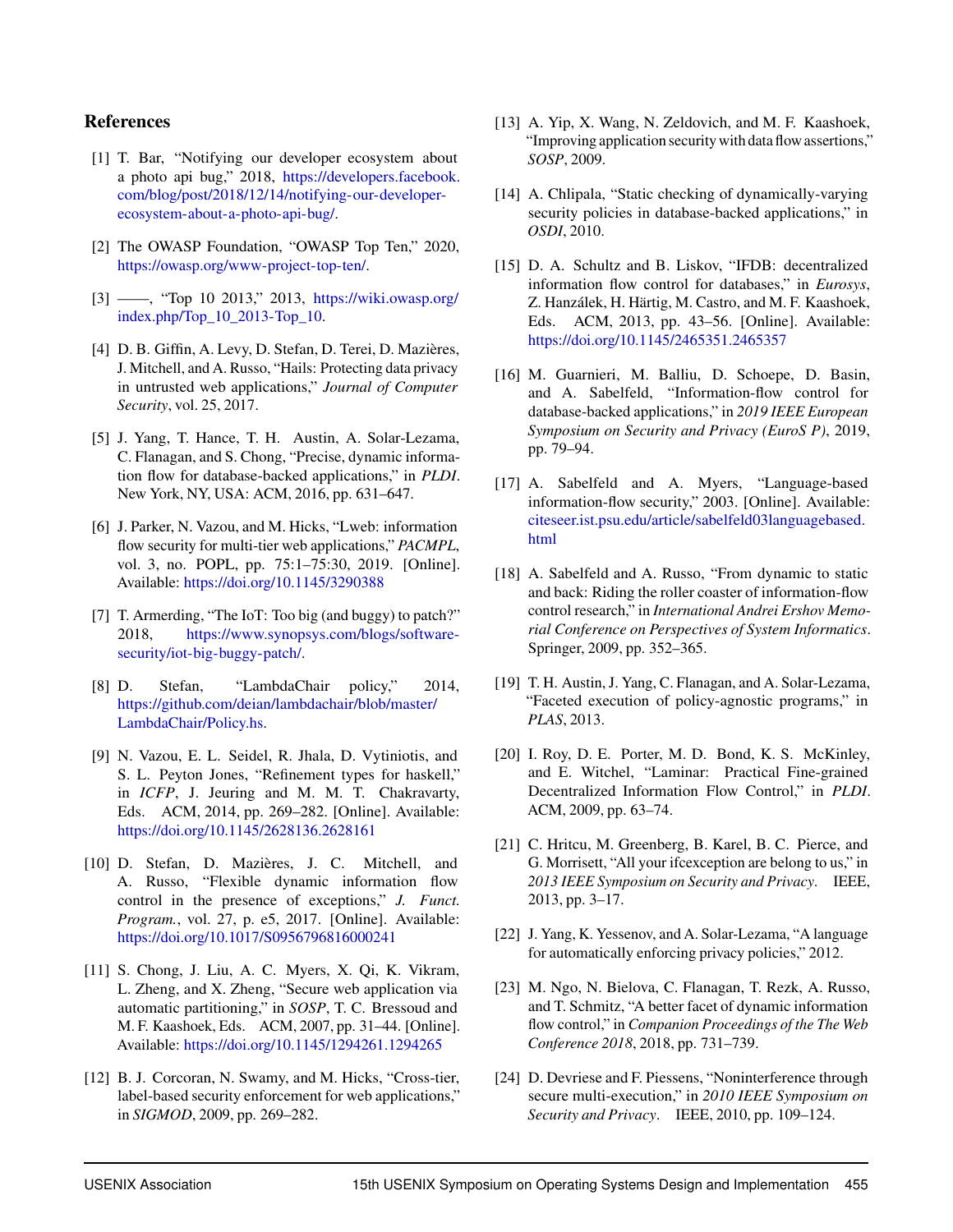- <span id="page-16-0"></span>[25] D. Volpano, C. Irvine, and G. Smith, "A sound type system for secure flow analysis," *Journal of computer security*, vol. 4, no. 2-3, pp. 167–187, 1996.
- [26] F. Pottier and V. Simonet, "Information flow inference for ml," in *Proceedings of the 29th ACM SIGPLAN-SIGACT symposium on Principles of programming languages*, 2002, pp. 319–330.
- [27] N. Broberg, B. van Delft, and D. Sands, "Paragon– practical programming with information flow control," *Journal of Computer Security*, vol. 25, no. 4-5, pp. 323–365, 2017.
- <span id="page-16-1"></span>[28] N. Swamy, B. J. Corcoran, and M. Hicks, "Fable: A language for enforcing user-defined security policies," in *2008 IEEE Symposium on Security and Privacy (sp 2008)*. IEEE, 2008, pp. 369–383.
- <span id="page-16-2"></span>[29] D. E. Denning and P. J. Denning, "Certification of programs for secure information flow," vol. 20, no. 7, 1977.
- <span id="page-16-3"></span>[30] A. C. Myers, "JFlow: Practical mostly-static information flow control," in *POPL*, 1999.
- [31] J. Liu, M. D. George, K. Vikram, X. Qi, L. Waye, and A. C. Myers, "Fabric: a platform for secure distributed computation and storage," in *SOSP*. ACM, 2009.
- <span id="page-16-4"></span>[32] P. Buiras, D. Vytiniotis, and A. Russo, "HLIO: Mixing" static and dynamic typing for information-flow control in haskell," in *ICFP*, 2015, pp. 289–301.
- <span id="page-16-5"></span>[33] V. Rajani and D. Garg, "On the expressiveness and semantics of information flow types," *Journal of Computer Security*, no. Preprint, pp. 1–28, 2019.
- <span id="page-16-6"></span>[34] M. Vassena, A. Russo, D. Garg, V. Rajani, and D. Stefan, "From fine-to coarse-grained dynamic information flow control and back," *Proceedings of the ACM on Programming Languages*, vol. 3, no. POPL, pp. 1–31, 2019.
- <span id="page-16-7"></span>[35] B. Montagu, B. C. Pierce, and R. Pollack, "A theory of information-flow labels," in *2013 IEEE 26th Computer Security Foundations Symposium*. IEEE, 2013, pp.  $3 - 17$ .
- <span id="page-16-8"></span>[36] L. Lourenço and L. Caires, "Information flow analysis for valued-indexed data security compartments," in *Trustworthy Global Computing*. Springer, 2014, pp. 180–198.
- [37] ——, "Dependent information flow types," in *Proceedings of the 42nd Symposium on Principles of Programming Languages*. ACM, 2015, pp. 317–328.
- <span id="page-16-9"></span>[38] N. Swamy, J. Chen, and R. Chugh, "Enforcing stateful authorization and information flow policies in Fine," in *ESOP*, 2010.
- <span id="page-16-10"></span>[39] N. Swamy, J. Chen, C. Fournet, P.-Y. Strub, K. Bhargavan, and J. Yang, "Secure distributed programming with value-dependent types," in *ICFP*, 2011.
- <span id="page-16-11"></span>[40] S. Chong, K. Vikram, and A. C. Myers, "Sif: Enforcing confidentiality and integrity in web applications," in *USENIX Security*, 2007.
- <span id="page-16-12"></span>[41] E. Sirer, W. de Bruijn, P. Reynolds, A. Shieh, K. Walsh, D. Williams, and F. Schneider, "Logical attestation: an authorization architecture for trustworthy computing," in *SOSP*, 2011, pp. 249–264.
- <span id="page-16-13"></span>[42] P. Li and S. Zdancewic, "Encoding information flow in haskell," in *19th IEEE Computer Security Foundations Workshop, (CSFW-19 2006), 5-7 July 2006, Venice, Italy*. IEEE Computer Society, 2006, p. 16. [Online]. Available: <https://doi.org/10.1109/CSFW.2006.13>
- <span id="page-16-14"></span>[43] D. Schoepe, D. Hedin, and A. Sabelfeld, "Seling: tracking information across application-database boundaries," in *ICFP*, J. Jeuring and M. M. T. Chakravarty, Eds. ACM, 2014, pp. 25–38. [Online]. Available: <https://doi.org/10.1145/2628136.2628151>
- <span id="page-16-15"></span>[44] N. Polikarpova, D. Stefan, J. Yang, S. Itzhaky, T. Hance, and A. Solar-Lezama, "Liquid information flow control," *Proc. ACM Program. Lang.*, vol. 4, no. ICFP, pp. 105:1–105:30, 2020. [Online]. Available: <https://doi.org/10.1145/3408987>
- <span id="page-16-16"></span>[45] M. N. Krohn, "Building secure high-performance web services with OKWS." in *USENIX Annual Technical Conference (ATC), General Track*, Jun. 2004.
- [46] A. P. Felt, M. Finifter, J. Weinberger, and D. Wagner, "Diesel: applying privilege separation to database access," in *Symposium on Information, Computer and Communications Security*. ACM, 2011, pp. 416–422.
- [47] R. Cheng, W. Scott, P. Ellenbogen, J. Howell, and T. Anderson, "Radiatus: Strong user isolation for scalable web applications," University of Washington, Tech. Rep., 2014.
- [48] A. Blankstein and M. J. Freedman, "Automating isolation and least privilege in web services," in *Security and Privacy*. IEEE, 2014, pp. 133–148.
- <span id="page-16-17"></span>[49] N. Vasilakis, B. Karel, N. Roessler, N. Dautenhahn, A. DeHon, and J. M. Smith, "Breakapp: Automated, flexible application compartmentalization," in *NDSS*, 2018.
- <span id="page-16-18"></span>[50] A. Mehta, E. Elnikety, K. Harvey, D. Garg, and P. Druschel, "Qapla: Policy compliance for database-backed systems," in *USENIX Security Symposium*. USENIX, 2017, pp. 1463–1479.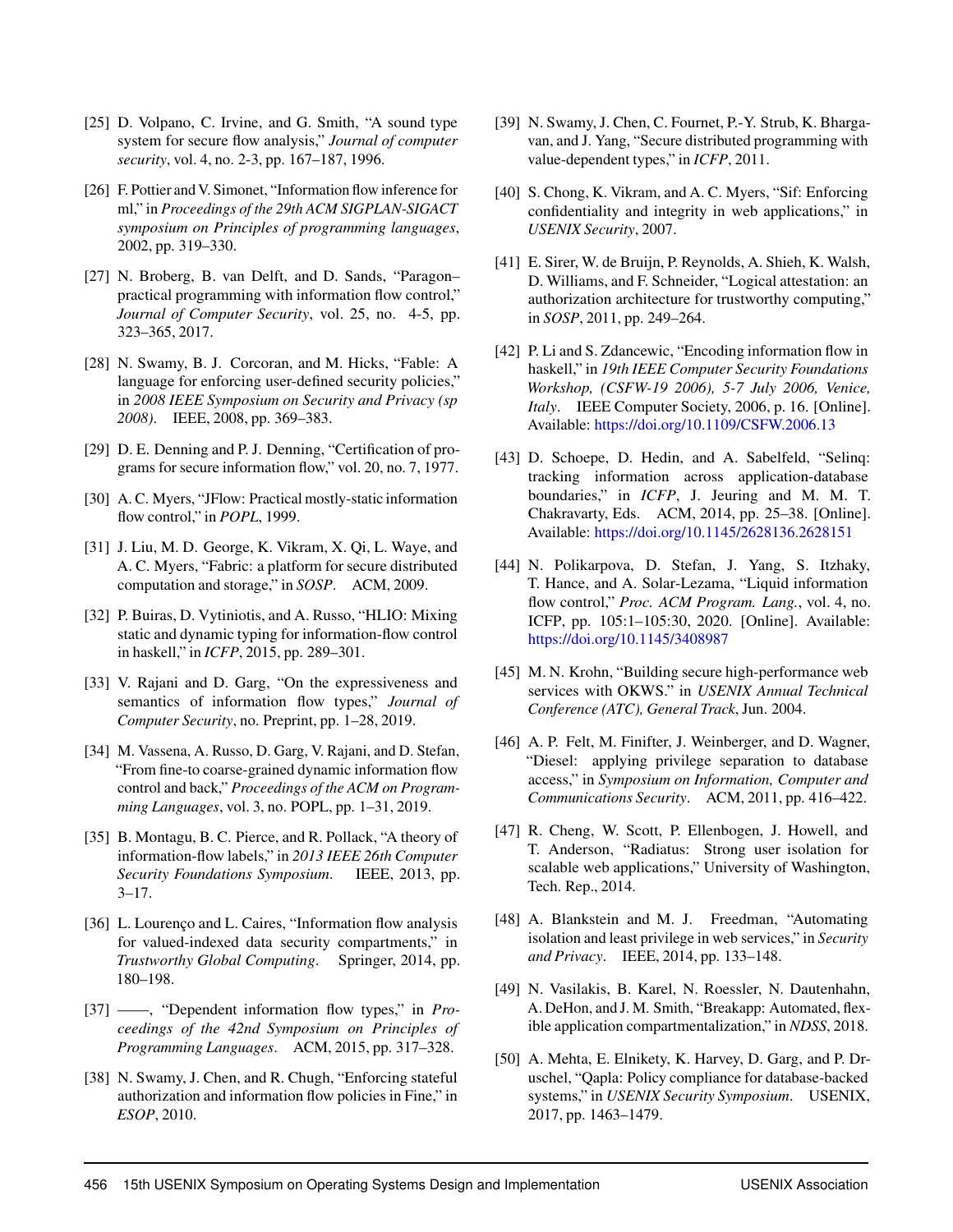- <span id="page-17-0"></span>[51] R. A. Popa, E. Stark, J. Helfer, S. Valdez, N. Zeldovich, M. F. Kaashoek, and H. Balakrishnan, "Building web applications on top of encrypted data using Mylar," in *NSDI*, 2014, pp. 157–172.
- [52] N. Karapanos, A. Filios, R. A. Popa, and S. Capkun, "Verena: End-to-end integrity protection for web applications," in *2016 IEEE Symposium on Security and Privacy (SP)*. IEEE, 2016, pp. 895–913.
- <span id="page-17-1"></span>[53] W. He, D. Akhawe, S. Jain, E. Shi, and D. Song, "Shadowcrypt: Encrypted web applications for everyone," in *CCS*, 2014, pp. 1028–1039.
- <span id="page-17-2"></span>[54] D. Muthukumaran, D. O'Keeffe, C. Priebe, D. M. Eyers, B. Shand, and P. R. Pietzuch, "Flowwatcher: Defending against data disclosure vulnerabilities in web applications," in *CCS*, I. Ray, N. Li, and C. Kruegel, Eds. ACM, 2015, pp. 603–615. [Online]. Available: <https://doi.org/10.1145/2810103.2813639>
- <span id="page-17-3"></span>[55] F. Wang, R. Ko, and J. Mickens, "Riverbed: Enforcing user-defined privacy constraints in distributed web services," in *NSDI*. Boston, MA: USENIX, 2019, pp. 615–630.
- <span id="page-17-4"></span>[56] R. L. Constable and S. F. Smith, "Partial objects in constructive type theory," in *LICS*, 1987.
- <span id="page-17-5"></span>[57] J. Rushby, S. Owre, and N. Shankar, "Subtypes for specifications: Predicate subtyping in PVS," *IEEE TSE*, 1998.
- <span id="page-17-6"></span>[58] P. Rondon, M. Kawaguchi, and R. Jhala, "Liquid types," in *PLDI*, 2008.
- [59] J. Bengtson, K. Bhargavan, C. Fournet, A. Gordon, and S. Maffeis, "Refinement types for secure implementations," in *CSF*, 2008.
- <span id="page-17-7"></span>[60] J. Hamza, N. Voirol, and V. Kuncak, "System FR: formalized foundations for the stainless verifier," *PACMPL*, vol. 3, no. OOPSLA, pp. 166:1–166:30, 2019. [Online]. Available: <https://doi.org/10.1145/3360592>
- <span id="page-17-8"></span>[61] N. Vazou, A. Bakst, and R. Jhala, "Bounded refinement types," in *ICFP*, K. Fisher and J. H. Reppy, Eds. ACM, 2015, pp. 48–61. [Online]. Available: <https://doi.org/10.1145/2784731.2784745>
- <span id="page-17-9"></span>[62] M. Abadi, A. Banerjee, N. Heintze, and J. Riecke, "A core calculus of dependency," in *POPL*. ACM, 1999, pp. 147–160.
- <span id="page-17-10"></span>[63] M. Snoyman and G. Weber, [https://www.yesodweb.com/](https://www.yesodweb.com/book/persistent) [book/persistent.](https://www.yesodweb.com/book/persistent)
- <span id="page-17-11"></span>[64] M. Torgersen, "Querying in c#: how language integrated query (LINQ) works," in *OOPSLA*, R. P. Gabriel, D. F. Bacon, C. V. Lopes, and G. L. S. Jr., Eds.

ACM, 2007, pp. 852–853. [Online]. Available: <https://doi.org/10.1145/1297846.1297922>

- <span id="page-17-12"></span>[65] R. Jhala and N. Lehmann, [github.com/storm](github.com/storm-framework/core)[framework/core.](github.com/storm-framework/core)
- <span id="page-17-13"></span>[66] D. B. Giffin, A. Levy, D. Stefan, D. Terei, D. Mazières, J. C. Mitchell, and A. Russo, "Hails: Protecting data privacy in untrusted web applications," in *OSDI*, C. Thekkath and A. Vahdat, Eds. USENIX Association, 2012, pp. 47–60. [Online]. Available: [https://www.usenix.org/conference/osdi12/technical](https://www.usenix.org/conference/osdi12/technical-sessions/presentation/giffin)[sessions/presentation/giffin](https://www.usenix.org/conference/osdi12/technical-sessions/presentation/giffin)
- <span id="page-17-14"></span>[67] A. Ruef, M. Hicks, J. Parker, D. Levin, M. L. Mazurek, and P. Mardziel, "Build it, break it, fix it: Contesting secure development," in *CCS*, 2016, pp. 690–703.
- <span id="page-17-15"></span>[68] B. Cosman and R. Jhala, "Local refinement typing," *Proc. ACM Program. Lang.*, vol. 1, no. ICFP, Aug. 2017. [Online]. Available: <https://doi.org/10.1145/3110270>
- <span id="page-17-16"></span>[69] "Vue.js: The progressive javascript framework," [https://vuejs.org/.](https://vuejs.org/)
- <span id="page-17-17"></span>[70] "Firebase realtime database," [https://firebase.google.](https://firebase.google.com/docs/database) [com/docs/database.](https://firebase.google.com/docs/database)

## A Artifact Appendix

#### Abstract

Our artifact contains (a snapshot of) the source code for the implementation of STORM from  $\S$  [5,](#page-7-0) the formally verified reference implementation  $\lambda_{\text{STORM}}$  described in § [6\)](#page-11-0), the various policies, case-studies and applications used in our evaluation § [7.](#page-12-0)

#### Scope

The artifact provides a way to reproduce the results in the paper. First, we provide examples of how a programmer might write insecure code that fails to respect particular policies, as described in Section [3](#page-3-0) and show how those mistakes are caught by refinement type checking. Next, the code shows how STORM is implemented on top of existing ORM and networking libraries as described in § [5.](#page-7-0) Further, the artifact contains the verified reference implementation of  $\lambda_{STORM}$ from Section [6](#page-11-0) which shows how the API can be implemented on top of an LIO interface. Finally, addition, to the source code described above we include the various scripts used to compile the applications and measure the verification time and code annotation overheads that we report in Section [7.](#page-12-0)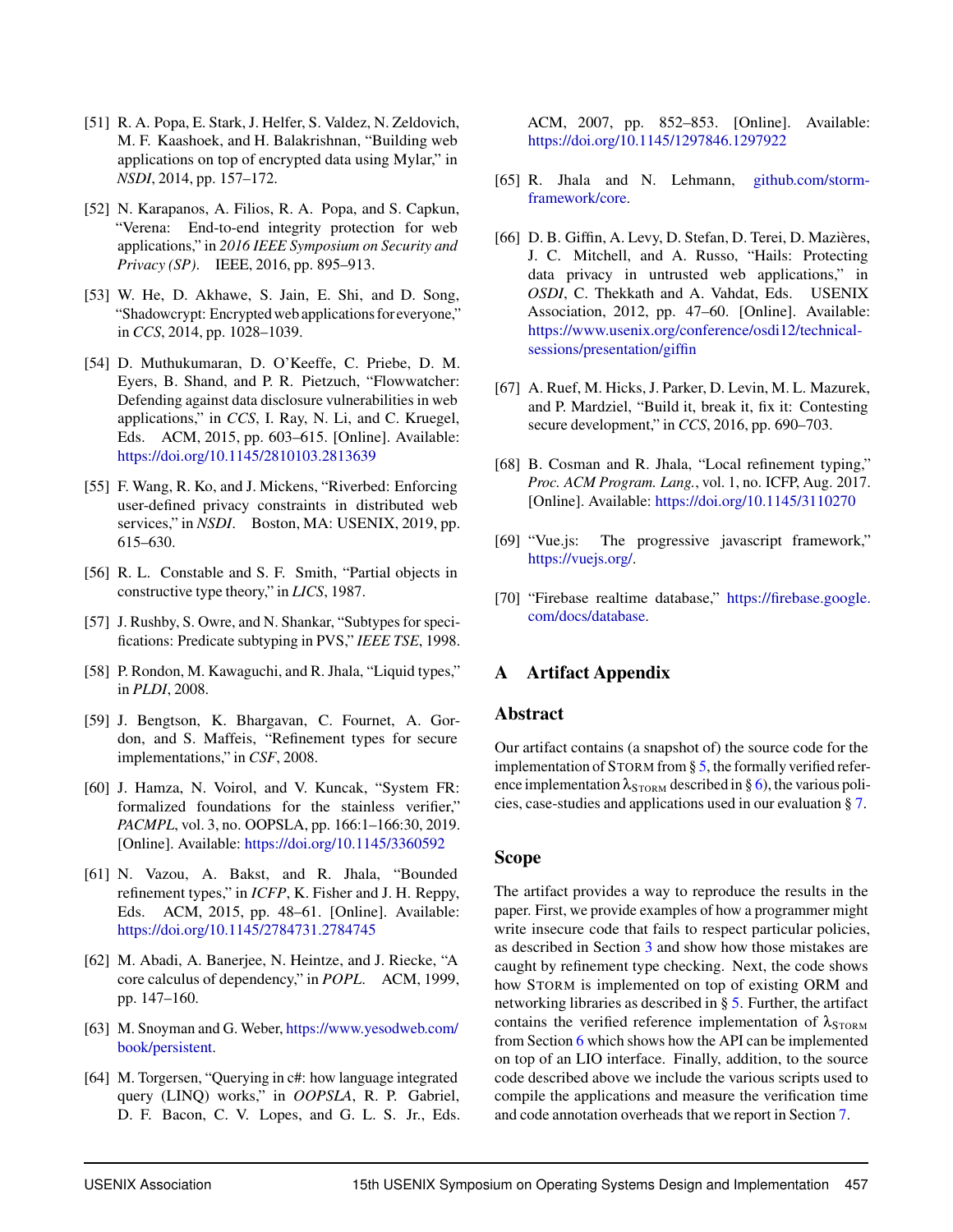## **Contents**

The artifact comprises the following sub-directories and files: storm-core—the source for the verified reference implementation  $\lambda_{STORM}$  (§ [6\)](#page-11-0); models—the ported policies from the expressiveness benchmarks (§ [7.1\)](#page-12-1); **case**-studies—the source for the ported case-studies  $(\S 7.2)$  $(\S 7.2)$ ; disco and voltron—the source for the end-to-end applications  $(\frac{6}{3}, 7.3)$  $(\frac{6}{3}, 7.3)$ ; and figg.py the script used to generate Table [2.](#page-14-0) Each sub-directory contains a manifest file that links to the github commits for STORM and LIQUIDHASKELL that are needed to compile the application.

## Hosting

You can obtain the artifact from github by running git clone --recursive on the repository https://github.com/storm-framework/artifact It suffices to use the main branch, specifically, commit 3 eb138ab5145e688504eff71c669c6570701e10b.

## Requirements

You can run the artifact on any machine computer running Linux or MacOS after installing the following software. The artifact requires python 3.7 and the following dependencies. (1) stack v2.5.1 which can be installed by following these instructions<sup>[1](#page-18-0)</sup>; (2) z3 v4.8.8 which can be installed by downloading the binary <sup>[2](#page-18-1)</sup>. You can ignore the shared libraries and bindings for Java and Python; just download and place a suitable z3 binary somewhere in your PATH. (3) tokei v12.1.2 which is used to count lines of code  $3$ . Familiarity with the stack build system for Haskell would be useful to evaluate the artifact but it is not necessary.

## $\lambda_{STORM}$  Implementation (§ [6\)](#page-11-0)

Directory storm-core has the source for the verified reference implementation  $\lambda_{\text{STORM}}$  from § [6.](#page-11-0) To verify, run cd storm-core && stack build.

## Policies (§ [7.1\)](#page-12-1)

The code in models/ contains the policies ported to evaluate expressiveness as described in § [7.1.](#page-12-1) This directory does not contain verifiable code, only the ported models files. The models files are grouped by the original tool they were taken from, e.g., the models file for the Calendar application in URFLOW is in models/src/UrWeb/Calendar/Model.storm.

#### Case Studies (§ [7.2\)](#page-13-0)

The case studies used to evaluate the burden STORM puts on programmers as described in § [7.2](#page-13-0) are in case-studies. There is a stack project for each case study.

*Verify the Code* To verify one of the case studies go to the corresponding directory and build the project. For example, to verify the WishList application run cd case-studies/wishlist && stack build.

*Breaking the Code* To check how STORM catches leaks open case-studies/wishlist/src/Controllers/Wish.hs. The function getWishData at line 156 extracts the information out of a Wish. The query between lines 164 and 171 checks if the viewer is friends with the owner of the wish. Remove the check frienshipStatus ==. "accepted" from the query, i.e., the query should look like:

```
friends <- selectFirst
  ( friendshipUser1 ' ==. owner &&:
    friendshipUser2 ' ==. viewerId )
```
Then verify by running stack build. Forgetting to check if the friendship is "accepted" causes a leak as the viewer may not be friends with the Wish owner, yielding an error:

```
|
173 | level == "friends" \rightarrow| project wishDescription ' wish
               \parallel \qquad \qquad \qquad \qquad \qquad \qquad \qquad \qquad \qquad \qquad \qquad \qquad \qquad \qquad \qquad \qquad \qquad \qquad \qquad \qquad \qquad \qquad \qquad \qquad \qquad \qquad \qquad \qquad \qquad \qquad \qquad \qquad \qquad \qquad \qquad \qquad \qquad
```
## Automation Evaluation (Fig [2\)](#page-14-0)

To produce the count of lines of code in [2](#page-14-0) run python3 fig9.py

## Application: Disco (§ [7.3\)](#page-13-1)

*Verify the Code* To verify Disco's server code is leak free run cd disco/server && stack build

*Break the Code* Open the file disco/server/src/Controllers /Room. The function updateTopic on line 36 implements the functionality that allows a user to update a room's topic. If not done carefully, this operation may produce a subtle information flow bug as described in the discussion of  $\S 7.3$ . Line 42 checks that the user's visibility is set to "public" and only then allows them to update the topic. Update lines 42 to 50 to

```
Just roomId → do
 UpdateTopicReq {..} <- decodeBody
 validateTopic updateTopicReqTopic
 _ <- updateWhere
        ( roomId ' ==. roomId )
        ( roomTopic ' `assign ` updateTopicReqTopic )
  room <- selectFirstOr notFoundJSON
            (root) ==. roomId
  roomData <- extractRoomData room
 respondJSON status200 roomData
Nothing → respondError status403 Nothing
```
and run stack build. Forgetting to check if the visibility is set to public produces an error when accessing the user's current room as the information may be leaked. You should see:

<span id="page-18-0"></span><sup>1</sup><https://docs.haskellstack.org/en/stable/README>

<span id="page-18-1"></span><sup>2</sup><https://github.com/Z3Prover/z3/releases/tag/z3-4.8.8>

<span id="page-18-2"></span><sup>3</sup><https://github.com/XAMPPRocky/tokei#installation>